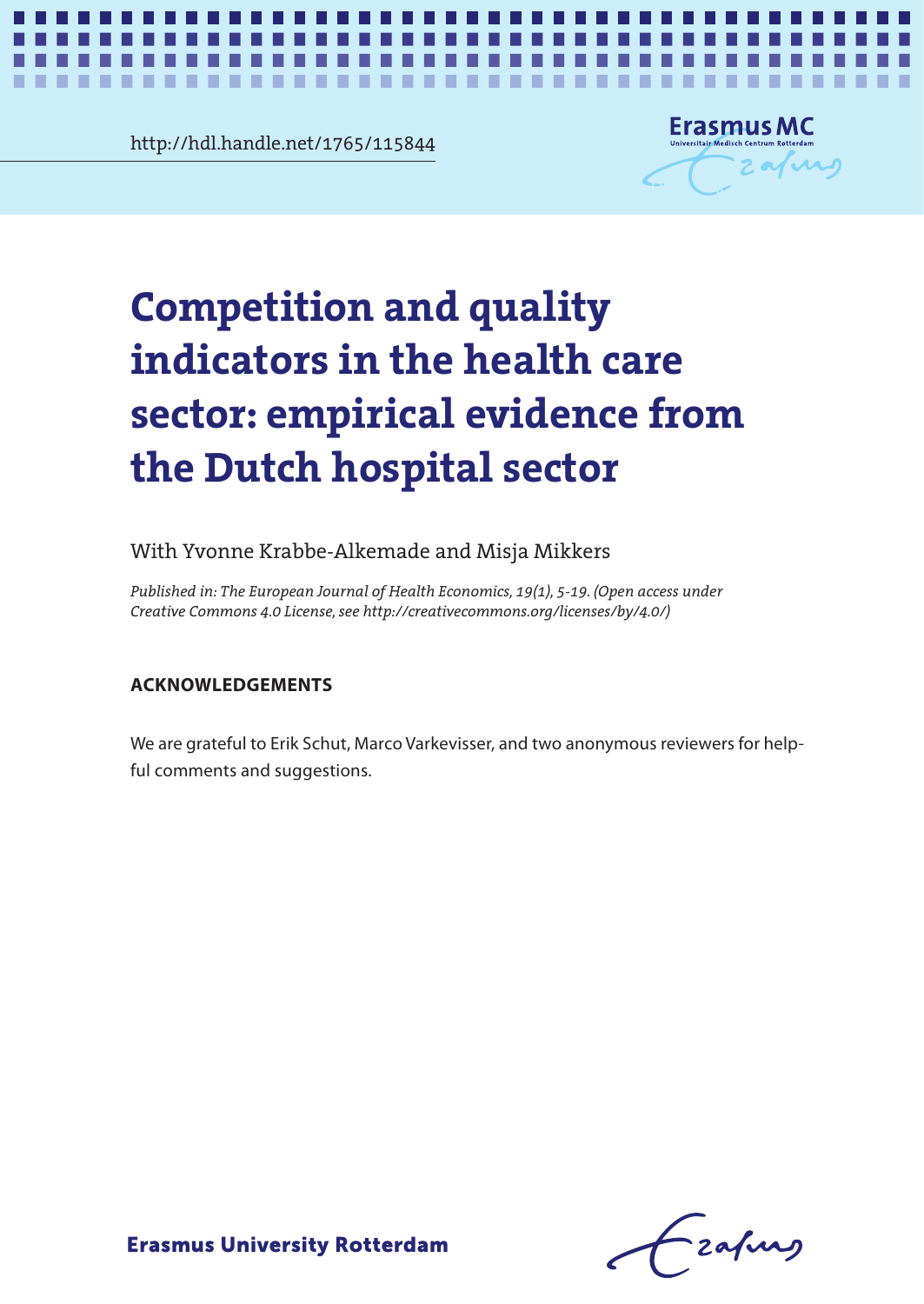#### **ABSTRACT**

There is much debate about the effect of com- petition in healthcare and especially the effect of competition on the quality of healthcare, although empirical evidence on this subject is mixed. The Netherlands provides an interesting case in this debate. The Dutch system could be characterized as a system involving managed competition and mandatory healthcare insurance. Information about the quality of care provided by hospitals has been publicly available since 2008. In this paper, we evaluate the relationship between quality scores for three diagnosis groups and the market power indicators of hospitals. We estimate the impact of competition on quality in an environment of liberalized pricing. For this research, we used unique price and production data relating to three diagnosis groups (cataract, adenoid and tonsils, bladder tumor) produced by Dutch hospitals in the period 2008–2011. We also used the quality indicators relating to these diagnosis groups. We reveal a negative relationship between market share and quality score for two of the three diagnosis groups studied, meaning that hospitals in competitive markets have better quality scores than those in concentrated markets. We therefore conclude that more competition is associated with higher quality scores.

frafing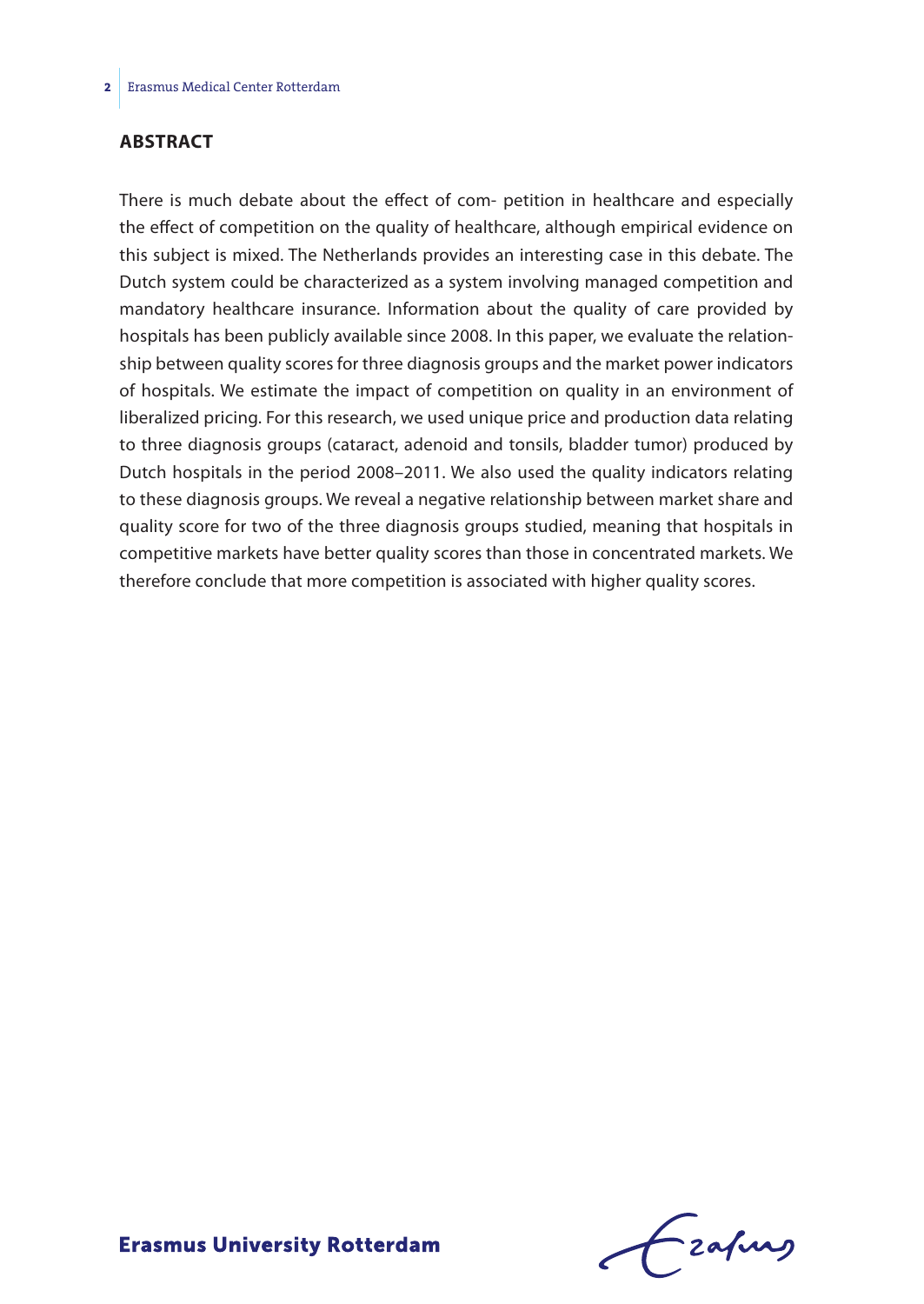#### **INTRODUCTION**

Many countries are facing high healthcare costs, which are also continuing to rise steadily. As a response to these trends, reforms have been implemented with the aim of controlling healthcare costs and improving the quality of care, and it seems likely that further such reforms will be put in place. The Netherlands is an example of a country that has recently reformed its healthcare system. The reforms took place in 2006 and included essential competitive elements [28].

The main objectives of the reforms to the healthcare system were to reduce costs, increase the quality and accessibility of healthcare and, at the same time, to maintain an equitable healthcare system. Today, the Dutch system can be characterized as a system of managed competition in which health insurers compete for sub- scribers and healthcare providers compete for contracts with health insurers. A prospective payment system has been implemented to support negotiations between health insurers and hospitals. The prices of the hospital products, called Diagnosis Treatment Combinations, are in part set by the government. Prices for complex and relatively low- volume care are regulated (representing around 30% of hospital production in 2012). Other prices (mainly for elective care) have been liberalized and are set after negotiations between insurers and hospitals [3, 29].

Any healthcare system requires quality information regarding the care provided [33]. For this, an adequate system of outcome and quality measurements is necessary and information based on the insights provided by this system must be available to consumers. In the Netherlands, quality information became publicly available in 2008 via the website http://www.KiesBeter.nl. Since then, consumers have been able to compare the quality of treatment for specific medical conditions at all Dutch hospitals [32]. Consumers are obliged to take out basic health insurance covering all basic healthcare including hospital care.

In this paper, we investigate the relationship between competition and quality indicators for hospital products in a market in which prices are negotiated between health insurers and hospitals. We contribute to the literature in several ways. We contribute to our knowledge of the relationship between competition and quality. The majority of the existing literature on this subject focuses on the US and UK healthcare systems (for example [5, 6, 14, 21, 23, 24, 26]. We, however, examine a European country with mandatory health insurance. Secondly, we assess the impact of competition on quality in an environment of liberalized prices. For this research, we used unique price and production data relating to three diagnosis groups (cataract, adenoid and tonsils, bladder tumor) produced by Dutch hospitals and Independent Treatment Centers in the period 2008 to 2011. Some 928,544 claims with a total revenue of 1.3 billion euros were

Frahing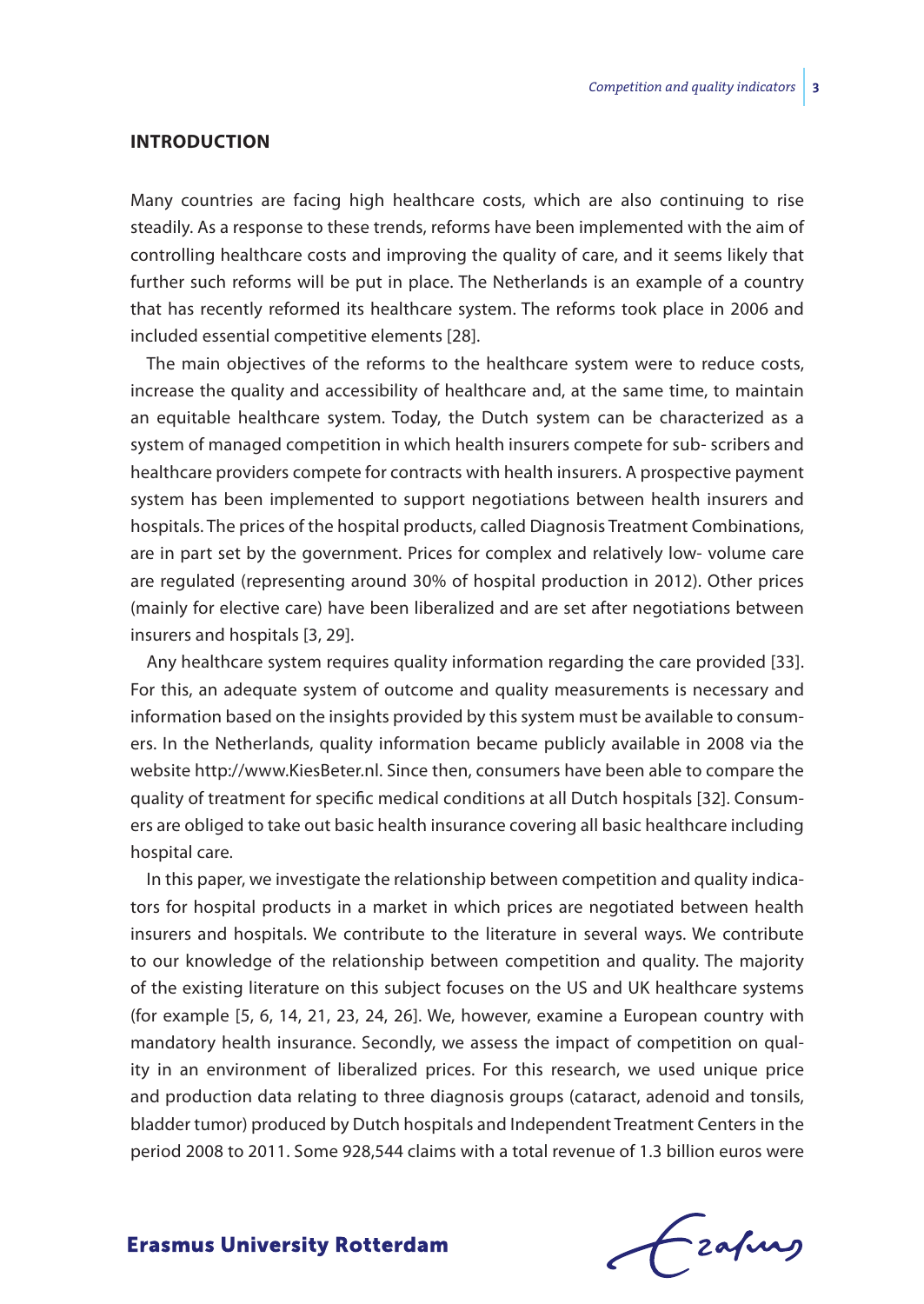#### **4** Erasmus Medical Center Rotterdam

examined. Thirdly, most other papers do not model competition. <sup>58</sup>We use a model to measure market power in a framework that is rooted in economic theory [12]. Fourthly, we have also taken into account the Independent Treatment Centers (ITCs), which have entered the market in recent years, when measuring market power; many studies do not take the rising number of ITCs into account [7].

A total of 178 ITCs were licensed to provide health care services in the Dutch hospital market. Particularly in the field of ophthalmology, it is important to include ITCs in this research because ITCs are responsible for more than 10% of the market for cataract treatments [22].<sup>59</sup> The results reveal a negative relationship between market share and quality scores, meaning that hospitals in competitive markets achieve higher scores on quality than those in concentrated markets. The paper will proceed as follows. In 'Institutional context' we will give a brief introduction of the institutional context of the healthcare system in the Netherlands. In 'Literature', we will provide an overview of the relevant theoretical and empirical literature. We will then proceed to describe our estimation strategy and data in 'Estimation strategy', while the results are given in 'Estimation results' and 'Further examination of the empirical model'. 'Conclusion and discussion' will outline our conclusions.

#### **1. INSTITUTIONAL CONTEXT**

In 2006, the healthcare system in the Netherlands under- went extensive reform when managed competition was introduced.<sup>60</sup> The system is based on two fundamental pillars: competition and solidarity. The basic concept is that insurers compete for policy holders and healthcare providers compete for contracts with insurers. The idea is that health insurers contract with individual health professionals and healthcare institutions, and negotiate terms relating to service delivery, price, quality, and volume of the health care production [27]. The selective contracting of health care providers is permitted. In order to support the negotiations between hospitals and insurers, a prospective payment system was put in place. Quality information for different hospital treatments was also made publicly available.

To guarantee both income solidarity and risk solidarity, the government introduced a mandatory health insurance scheme for the entire population in 2006. The Health Insurance Act (Zorgverzekeringswet 2005) includes several requirements that safeguard equal access to healthcare for everyone. The act obliges citizens to buy a basic benefits



<sup>58</sup> As a proxy, many papers use the number of hospitals in a given geographic radius.

<sup>59</sup> Unfortunately, we do not have quality information of the ITCs.

<sup>60</sup> This paragraph is partially based on [18].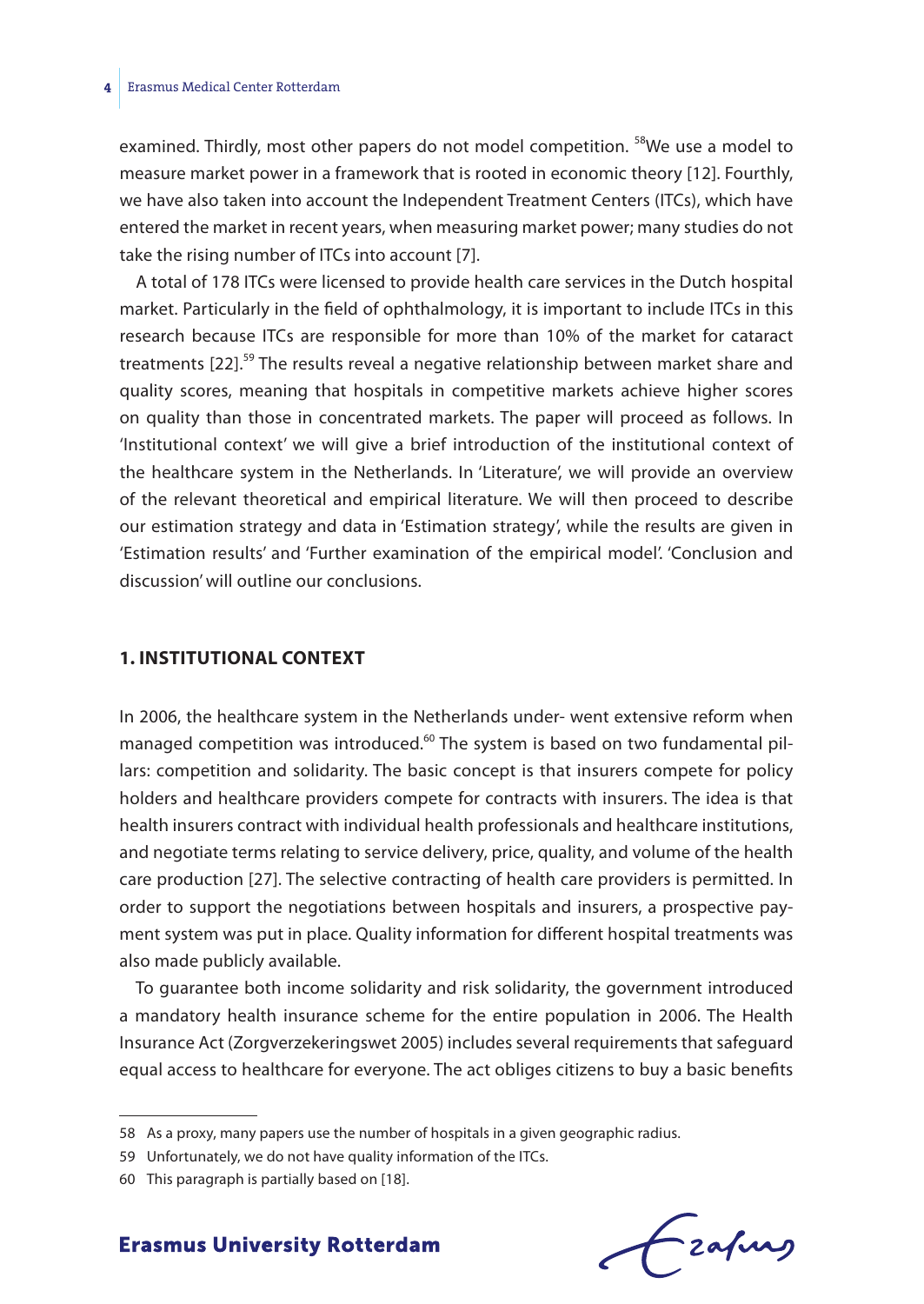package from a private insurance company and obliges insurers to accept clients without premium differentiation. This basic benefits package is legally defined and includes hospital care, general practitioner care, dental care for children under 18 years, obstetrician care, maternity home care, ambulance services, and curative mental healthcare. The premium for this basic package is roughly 50% of the expected health care cost per capita. The other 50% is paid to the government as an income- dependent premium. The government pays the sum of the income-dependent premiums into a risk adjustment fund. This fund redistributes the money via risk-adjusted payments to the insurers. The system involves virtually no co- payments: the government currently prescribes a mandatory deductible of €375 and an optional deductible (between €0 and €500). In the period that our research relates to (2008–2011), the mandatory deductible increased from €150 to €170, and the optional deductible was between €0and €500.<sup>61</sup>

#### **2. LITERATURE**

#### **Theoretical model**

Economic theory on quality levels is highly equivocal and quality levels seem to be highly dependent on the market structures that are in place. Hospitals providing comparable health services may vary in the level of price-quality pro- vided. It is important to identify the factors that drive this relationship. In price-regulated markets, quality is the only dimension on which one can compete. In this setting, quality levels depend on whether price-cost margins are positive or negative [12]. In non-price-regulated markets, where providers are able to determine price and quality level, quality levels depend on elasticities of demand for price and quality. If quality information is not transparent, competition will focus on the price dimension [24].

For our setting, which involves managed competition, Gaynor and Town [12] provide a relevant theoretical model. Given that in the Netherlands hospitals and insurers bargain with each other, it is most useful to analyze com- petition and quality through a bargaining framework. Gaynor and Town [12] (pages 566–568) present a model by which hospital and insurers bargain on price and hospitals are allowed to determine quality levels. In this framework, an insurer constructs a network of hospitals by bargaining with hospitals for their inclusion in that network. Insurers sell this network of hospitals to consumers through a health plan. The desirability of a network to a consumer depends

<sup>61</sup> Mandatory deductibles were €150 in 2008, €155 in 2009, €165 in 2010, and €170 in 2011. Since prices for most hospital treatments are higher than the deductible and insurers do not differentiate deductibles on the basis of the hospital chosen, patients are not price-sensitive with respect to hospital treatment.

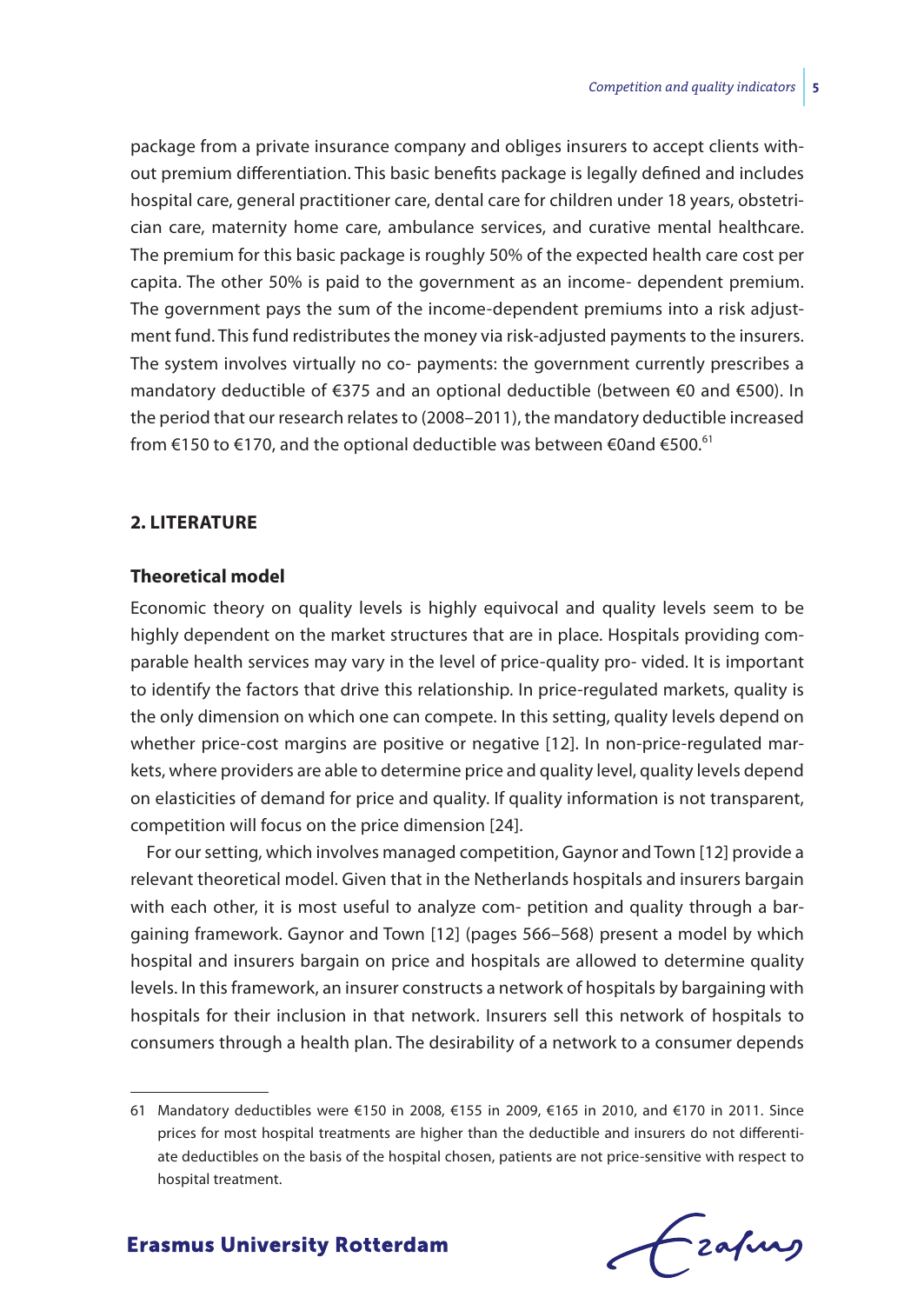#### **6** Erasmus Medical Center Rotterdam

the value that he/she attaches to the hospitals that are included in that network in the event that he or she needs treatment.

The bargaining model of Gaynor and Town [12] consists of four phases.

- 1. Each hospital determines its quality level
- 2. Insurers and hospitals negotiate prices (if they agree, the hospital can become part of the health plan network)
- 3. Patients choose a health plan based on their preferences

4. In the event that they need treatment, patients choose a hospital from the network Gaynor and Town [12] find that the impact of competition on quality is generally ambiguous. However, in the event that hospital demand is not responsive to price which is actually the case in our setting, see 'Institutional context'—then the impact of competition on quality is positive. Any increase in competition induces all hospitals to increase their quality. On balance, the effect of this increase in competition on hospitals' prices depends on their relative bargaining position after their increase in quality. If their relative bargaining position is unchanged, then there will be no price effect. However, if there is a change in their relative bargaining position, due to, for example, differences in their marginal costs for achieving quality standards, then hospital with lower marginal costs for achieving quality will choose a relatively higher quality and improve their relative bargaining positions and, therefore, their prices. Using this framework as a guide for our empirical model, we would conjecture that in the Dutch market, we can expect a positive relationship between quality and competition.

#### **Empirical literature**

Various studies have examined the relationship between competition and quality in relation to price negotiations between hospitals and health insurers. In their literature review, Gaynor and Town [12] conclude that the impact of competition on quality remains ambiguous, ranging from negative to positive. Most studies undertaken originate in the US or UK. Lyon [19] examined the relationship between competition and quality for the managed care market. Lyon [19] showed that when there is greater price competition, price and quality are both lower than in traditional markets. Lyon's [19] model shows that competition has a positive impact on quality when patients have a free choice of hospitals. When patients hospital choice is restricted, competition may lead to excessively low or high quality. Also, Gowrisankaran and Town [14] estimate the effect of competition on quality by comparing Medicare patients and HMO patients. Their assumption is that hospitals provide the same quality for all patients and that a change in competition will influence changes in quality for the hospital as a whole. Hospitals cannot influence Medicare prices because the government sets prices. For Medicare patients, the level of reimbursement determines whether hospitals will adjust quality (when the price is lower than cost, hospitals are incentivized to reduce quality and vice versa). For two

Frahing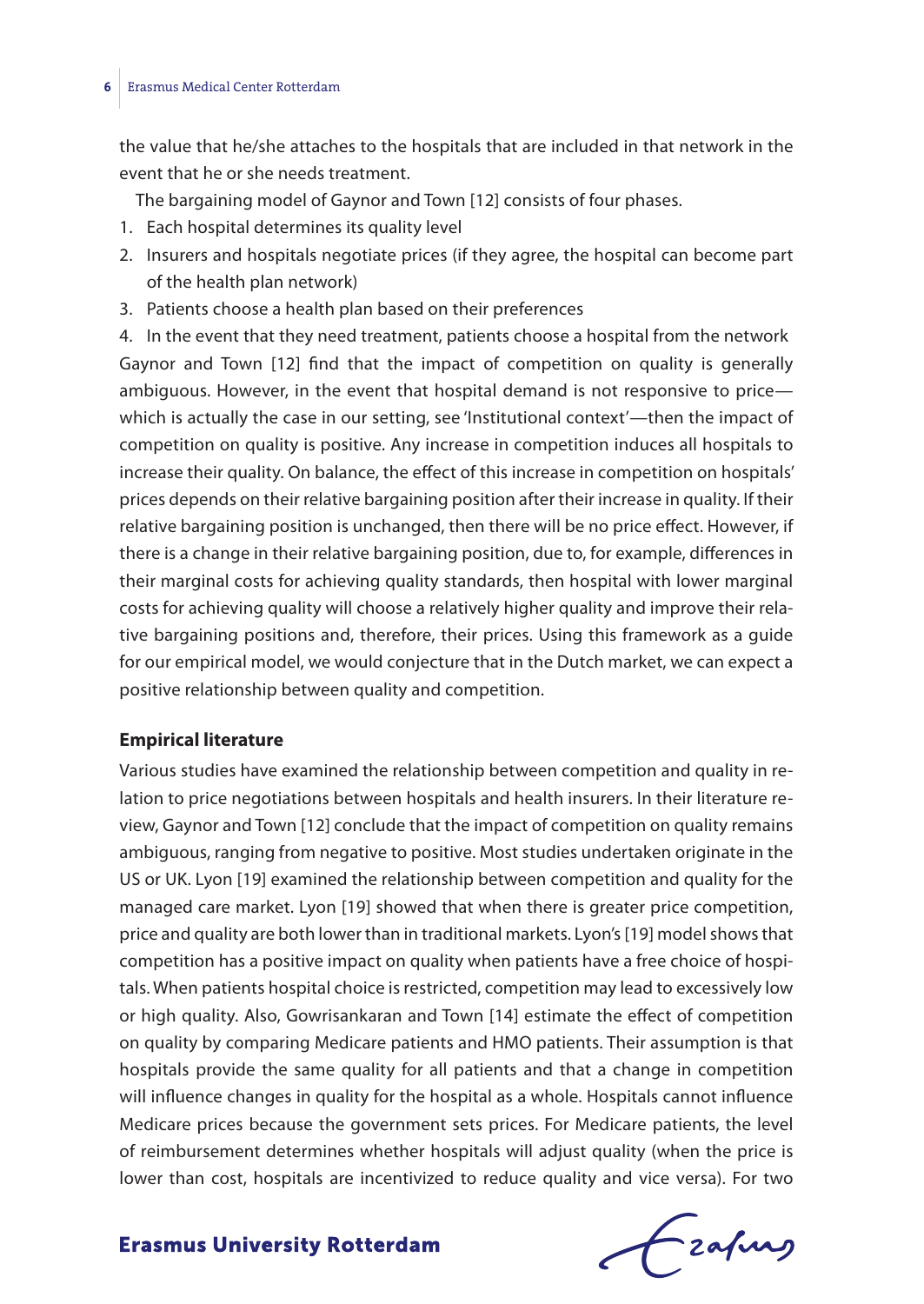diagnoses, pneumonia and acute myocardial infarction, these authors use mortality rates as quality measure. The results show that for HMO patients, competition leads to lower hospital prices and higher hospital quality. For Medicare patients, their results show that competition leads to lower quality, indicating that Medicare margins are (excessively) small. Encinosa and Didem [8] estimated logit regressions to examine the relationship between safety outcomes and hospital profit margins and find a gradual negative relationship, meaning that pressure on hospital finance leads to lower quality. Escarce et al. [9] examine the relationship between com- petition and quality in three US states with different levels of HMO penetration. Their logistic regression models reveal a positive relationship in states with the highest average market competition measures and HMO penetration.

Propper et al. [24] examine the effect of price competition on quality with a differencein-difference model in the UK. In this model, competing hospitals are compared with non-competing hospitals based on geographic location. They use AMI mortality as an unobserved quality measure. This study finds a negative relationship between competition and AMI death rate. However, the relationship between an observed quality measure (the waiting list for elective care procedures) and competition is positive.

An important contribution outside the hospital market is Forder and Allan [10], who study the impact of competition on quality and price of English care and nursing homes. They show that competition reduces both quality and prices in nursing homes. A major difference in the institutional setting, however, is that a considerable number of the residents in these nursing homes are 'self-payers', which makes consumers much more price-sensitive than the consumers in studies on the hospital market.

In the Netherlands, two papers have examined the competition-quality relationship [2, 15]. Bijlsma et al. [2] used outcome and process-quality indicators after managed competition was introduced in Dutch hospitals. They used the Basic Data Set of the Health Inspectorate from the period 2004–2008. Most of these indicators were at the hospital level rather than at the diagnosis level. Competition is based on fixed radius measures. Although the relationship between competition and some process indicators was positive and significant, they do not find a quality- competition relationship in the quality of outcomes. Heijink et al. [15] studied the relationship between price, volume, and quality for elective cataract surgery in the Netherlands and found little variation in cataract quality indicators between Dutch hospitals after the introduction of price competition [15]. Other Dutch studies analyzed the relationship between patient hospital choice and quality with publicly available quality data. Both studies found significant patient sensitivity to quality data [33, 1]. Varkevisser et al. [33] examined this relationship specifically in relation to angioplasty treatments, which is a treatment for which hospitals require government permission and which is price-regulated. Even when quality information is noisy (for example because quality data is not adjusted for case

frafing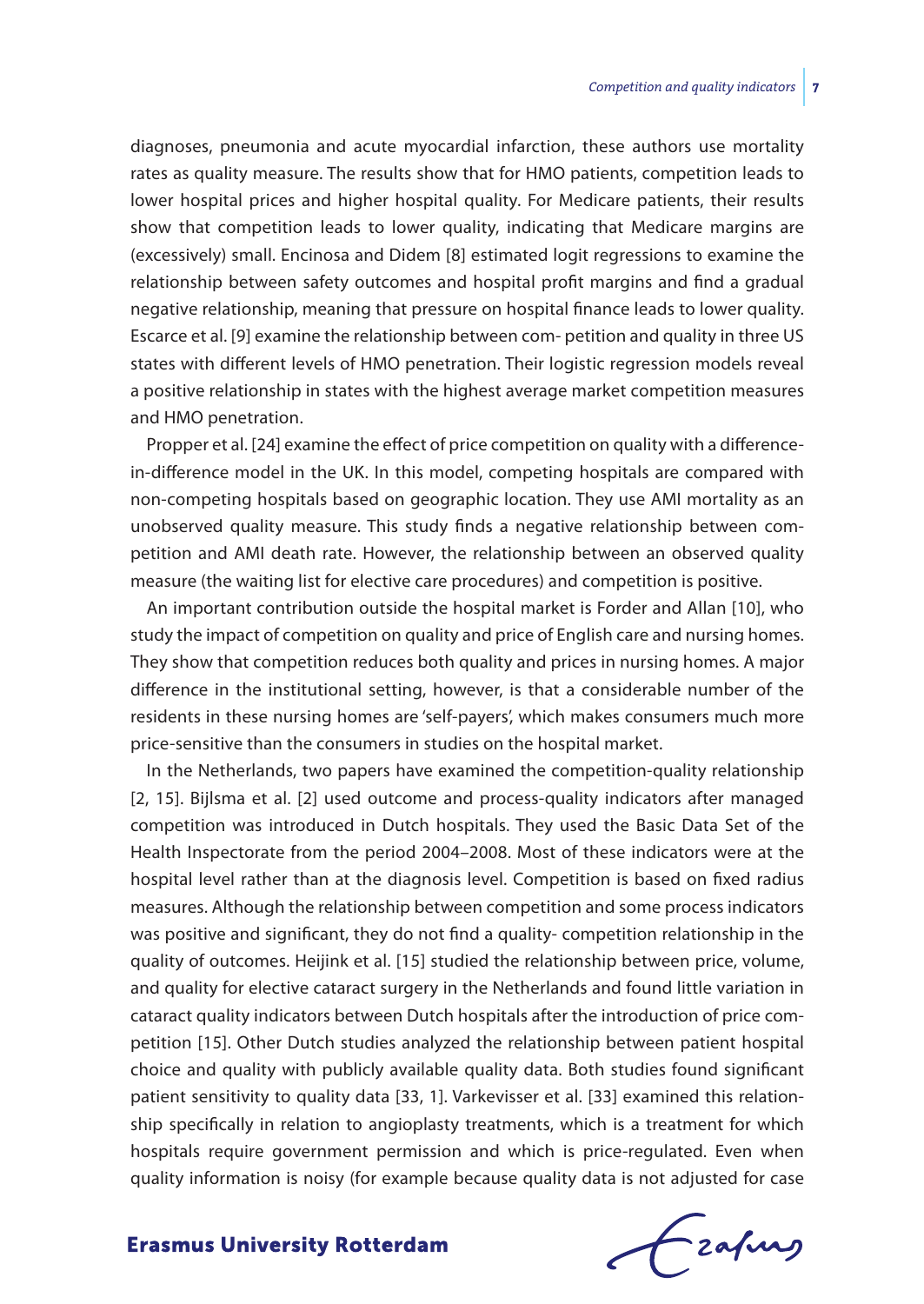mix), this relationship holds. Beukers et al. [2] studied this relationship with regard to hip replacements in the period 2008–2010. Their logit regressions indicate that although the relationship between quality and patient hospital choice is significant, travel time is a more important indicator of patients choice of hospital.

#### **3. ESTIMATION STRATEGY**

#### **Empirical model**

To determine the relation between quality and competition, we estimate a panel data model. We consider the following general linear model:

*y<sub>it</sub>* =  $X_{it}$  β +  $V_{it}$ , (1)

where *t* denotes the year and *i* denotes the hospital (*i* = 1, 2,…,*N*). The independent variables for hospital *i* in year *t* are given by vector  $x_{it}$  and the dependent variable is given byy<sub>*it*</sub>. In this model  $v_{it} = u_{it} + c_i$  is the composite error, where  $c_i$  is the unobserved component and  $u_{ij}$  is the idiosyncratic error (see for example [34]). For each model, we made assumptions on the correlation between the unobserved component  $c_i$  and  $x_i$ . If we allow these to be correlated, then we have a fixed-effects model where  $c_i$  is a parameter that we will estimate. If we assume that they are uncorrelated then we have a random-effects model in which we assume a structure for the variance of  $v_{ir}$  (see [34]).

In our specific application, we estimated a model for each diagnosis. For hospital *i* in year *t*(*t* = 2008,…,2011) we denoted its concentration index by *ms* (see below for the definition) and its quality by*quality*. To control for possible case mix differences between hospitals, we included the fraction of females (*frac*\_*femal eit*) and the fraction of patients who are 65 years old or older (*frac*\_ 65<sub>*it*</sub>). To control for the fact that some hospitals deal with one dominant health insurer, while other hospitals deal with several competing insurers, we calculated the HHI of the insurers that a hospital faces (*HHI*\_*in sit*). We calculated this for, say, hospital *i* in year *t*, by summing up the squared shares that each insurer has in the total revenue of hospital *i* in year *t*. Furthermore, given that teaching hospitals may treat more severe patients, we included a dummy variable for teaching hospitals ( *aca dit*) and since quality may depend on volume, we included a dummy for hospitals with a low volume of patients (*lowvolume<sub>ii</sub>*). In each year, the 25% of hospitals with the lowest volume were considered as low-volume hospitals.

The estimated model is:

quality<sub>it</sub> =  $\beta_1$  m s<sub>it</sub> +  $\beta_2$  frac\_femal e<sub>it</sub> +  $\beta_3$  frac\_65<sub>it</sub> +  $\beta_4$  HHI\_in s<sub>it</sub> +  $\beta_5$  lowvolum e<sub>it</sub> +  $\beta_6$  *aca*  $d_{it} + v_{it}$  (2)

Frafing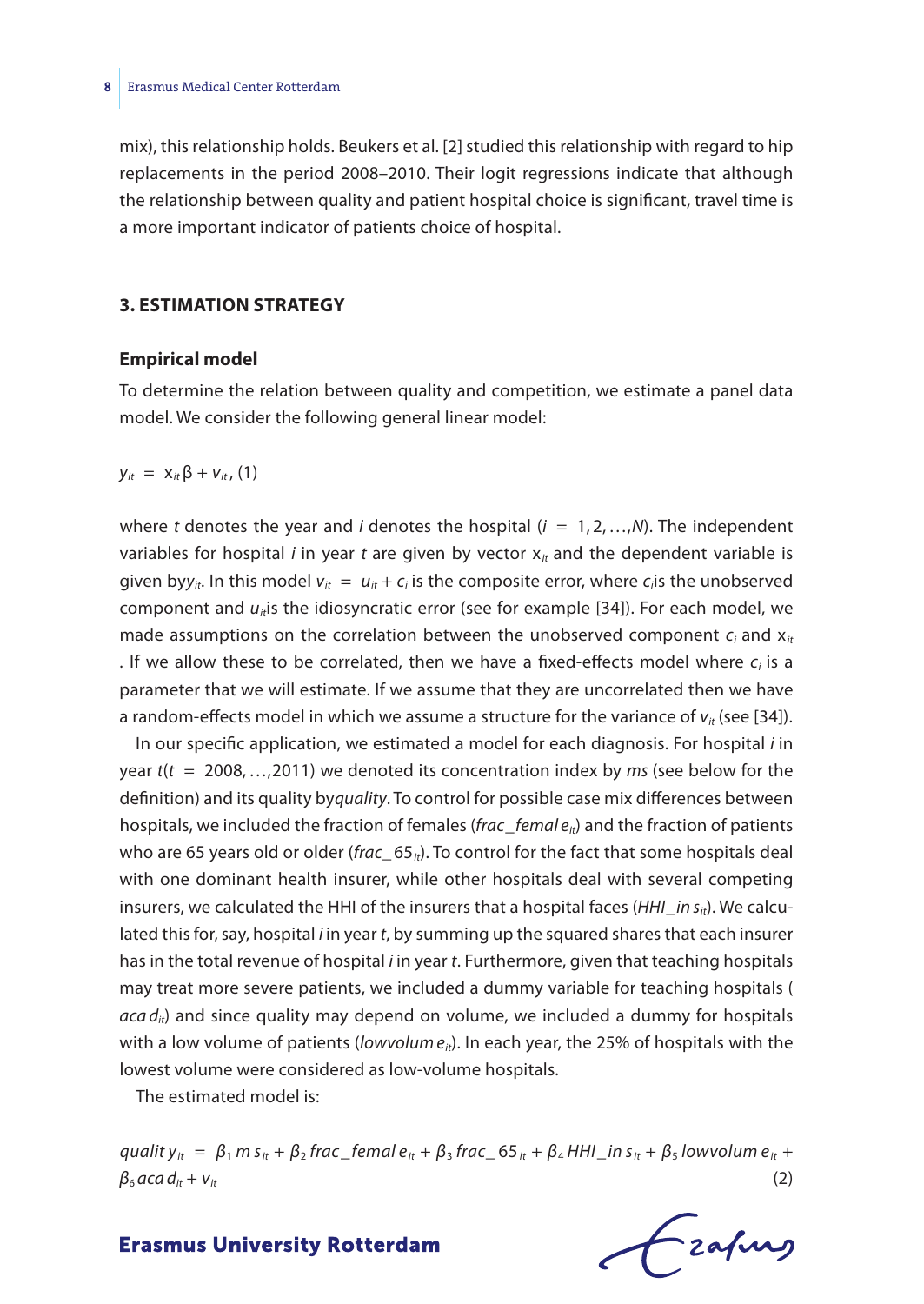To estimate the relationship between quality and competition, we needed to measure market power. There has been a great deal of debate about market definition and the measurement of market power in the literature. For an overview, see [12]. Many authors use a rather crude measure of competition: for example [24], measure competition as number of hospitals within a 30-min journey controlled for population density. However, although travel time is an important factor in hospital choice, choices can also be influenced by other patient and hospital characteristics.

Gaynor and Vogt [12] propose the use of the Logit Competition index (LOCI) to measure market power in the hospital market. The index is based on a weighted average of a hospitals market share per micro-market. The construction of the competition index starts by modeling the demand with a choice model. The choice model includes a utility function which, given characteristics of the consumer and hospital, depends on the utility that a patient derives from each hospital. The utility depends on both observable and non-observable consumer and hospital characteristics. With the logit choice model, it is possible to calculate the probability that a specific consumer type will choose a specific hospital. Each group of patients with similar characteristics (e.g., zip-code, age, gender, diagnosis, etc.) forms a micro market.

Under a standard price competition model, the competition index (LOCI) of hospital *j* for consumer type *t* is given by (see [12])

$$
\Lambda_j = \sum_t w_{tj} (1 - s_{tj})
$$

where the weights w<sub>*tj*</sub>are the relative importance of each consumer type<br>  $w_{tj} = \frac{N_t s_{tj}}{\sum N_t s_{tj}}$ 

$$
W_{tj} = \frac{N_t s_{tj}}{\sum_i N_t s_{tj}}
$$

and *N*<sub>t</sub> is the number of consumers of the type *t*.

The LOCI  $\Lambda_i$  is a measure of the competitiveness in the market. The index takes on values between 0 and 1, where  $\Lambda = 0$  means that hospital *j* is monopolist and  $\Lambda = 1$ means that the market is perfectly competitive.

We interpret the LOCI as 1 minus the weighted market share. To simplify the interpretation of our results with we use the variable *ms*as a shorthand for ''market share'', which is constructed as  $(1 - \Lambda)$ .

For our purposes, we are able to use actual market share with the advantage that all non-observable characteristics are implicitly taken into account. Alternatively, we could have used estimated market share, with the advantage that all consumers are taken into account. In our estimations, we used actual market share. However, the use of actual market share could potentially lead to endogeneity: hospitals providing good quality may have higher market share.

Czafing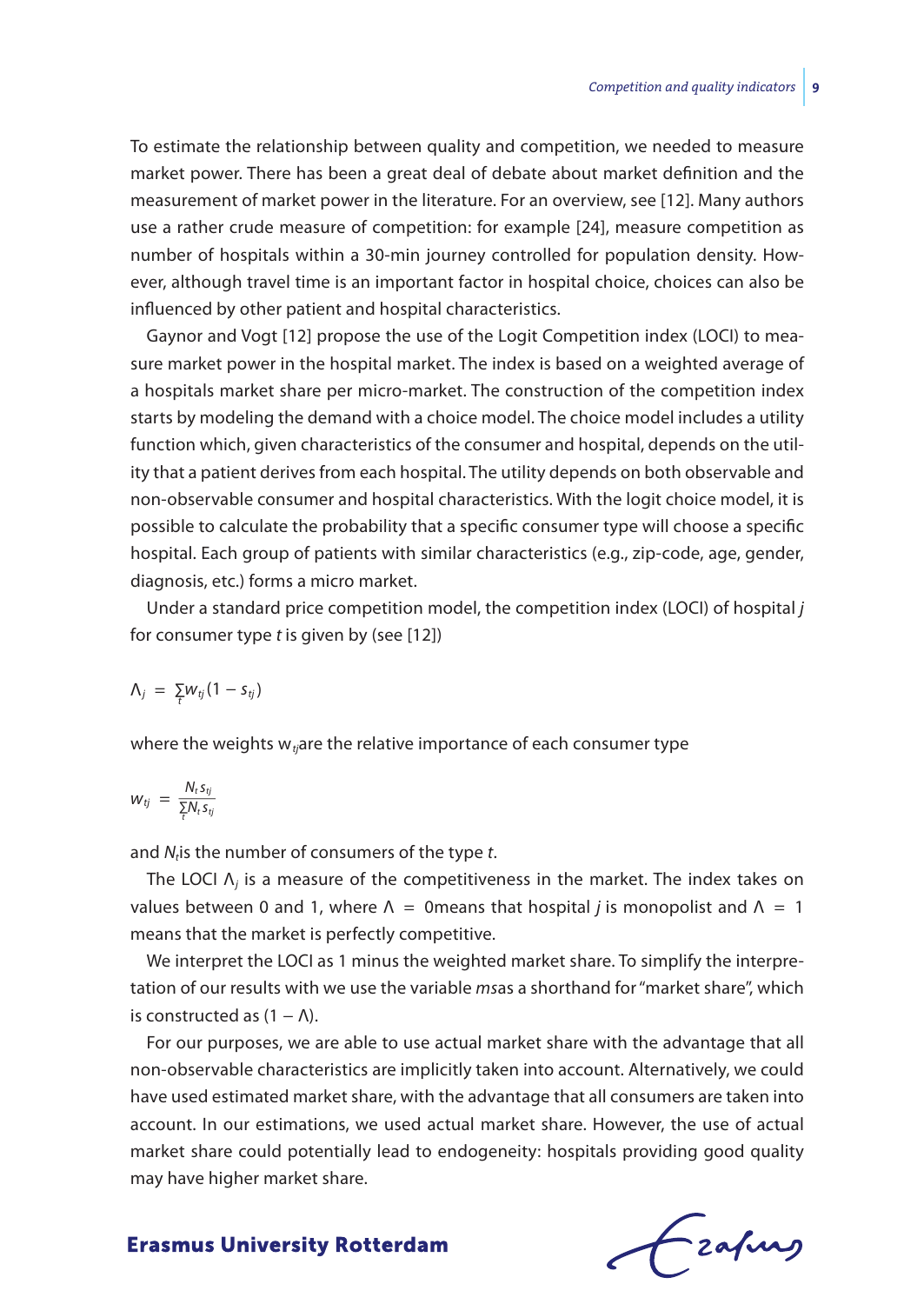Our approach is similar to other articles about the impact of hospital competition on the quality of healthcare, e.g., Gowrisankaran and Town [13, 14], Kessler and McClellan [16], Gaynor et al. [11], and Cooper et al. [6] all use a market share based on travel distance in their estimations directly or in their IV estimations, in order to avoid potential endogeneity problems. Our approach is different from Forder and Allan [10]: they use an administrative region (Medium-level Super Output Area) as a market to calculate market share. Since they do not use patient choice models, they cannot rely on market share based on travel distance as IV. They therefore use the level of competition in neighboring areas as IV.

To prevent any endogeneity problems, we also estimate our regressions with an estimated market share (based on travel distance only) in an instrumental variable (IV) approach. Our main contribution is that we define our micro markets at the level of the quality indicator. Our micro markets consisted of the group of DTCs that are linked to the quality indicators. For each quality indicator, we estimated the relationship between the indicator and the competition indicator, which meant that we were able to construct a competition indicator for each quality indicator. The micro markets are defined by a four-digit zip code and diagnosis. The narrower a micro market becomes, the more precise the total market share becomes. However, we should not make our micro markets smaller than four-digit zip codes and diagnosis, because then we would have too few observations per zip code. For example, age is highly skewed for each diagnosis: the cataract and bladder tumor diagnosis groups include mainly elderly patients, while the tonsil diagnosis group consists mainly of younger people. This indicates that splitting the micro markets across age categories will not add a great deal of information. Furthermore, there is no reason to assume that choices would depend on gender.

#### **Quality indicators**

For the purposes of this research, we used the quality indicators from the 'Dutch Healthcare Transparency Pro- gram' (in Dutch: Zichtbare Zorg), which were developed by the Health Inspectorate in order to support various goals such as the provision of information for patients and consumers to help them make their choices, purchase information for health insurers, control information for the Inspectorate and improvement information for providers.

The Dutch Healthcare Transparency Program started in 2007 and in 2008 quality indicators became available for ten diagnosis groups. The hospitals are required to provide the registered quality indicators to the government annually.<sup>62</sup> Independent Treatment Centers are not obliged to provide quality indicators, and, for this reason, we have no

<sup>62</sup> Since 2013 the project organization for the Dutch Health Care Transparency Program has been integrated into the Dutch Quality Institute.

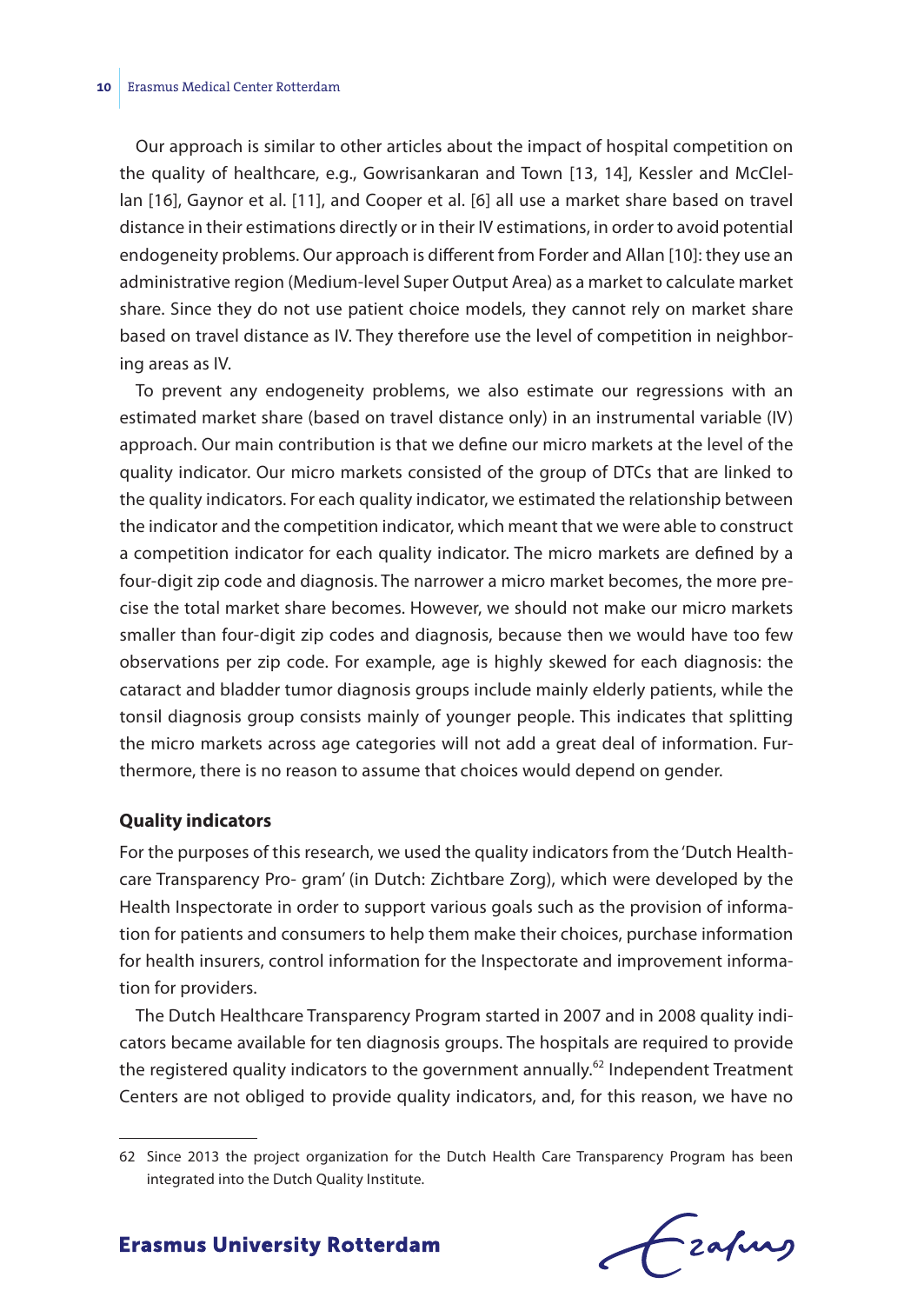data on the quality indicators of the Independent Treatment Centers. The quality indicators can be divided into process indicators, structure indicators, and outcome indicators.

Structure indicators relate to the organization and are recorded at the hospital level; process indicators measure the process of activities at the patient level and outcome indicators measure outcome values at the patient level. Although outcome indicators are the most important indicators in terms of informational value, the share of out- come indicators for the Dutch Healthcare Transparency Program is less than 16%. According to an evaluation carried out by the Court of Audit (in Dutch: Algemene Rekenkamer), the indicators of the Dutch Healthcare Transparency Program indicators for the hospital sector are stable and it is therefore possible to analyze trends over the years for which records have been kept [25].

We used quality indicator data from 2008–2011. Because our time period is relatively short, we used process and structural indicators (with a ratio scale) rather than outcome indicators because process and structure indicators can be influenced by hospital management and not only by medical specialists, and these types of indicators are also used by insurers [4]. Six selection criteria were applied to include quality indicators for the diagnosis groups in our research sample. (1) The diagnoses are not selected on medical similarity but on whether hospitals can compete for patients. We used quality indicators for the diagnosis groups that made up the market segment. In this segment, the prices for the diagnosis groups are determined by negotiations between insurers and hospitals. This means that hospitals are able to compete on price and quality. This is not the case for all hospital treatments (such as urgent care). The Dutch Healthcare Authority has selected diagnoses for the market segment on criteria such as the transparency of the product definition, price and quality, the existence of market dynamics including entry and exit, the absence of undesirable effects and the absence of high transaction costs [17]. (2) Hospitals have been obliged to record quality indicators for the diagnosis groups since 2008; however, the number of diagnosis groups has grown over the years. We selected only the quality indicators that have been recorded since 2008. This means that the quality indicators that have been developed by the Health Inspectorate since 2008 are not part of our selection. (3) The quality indicators needed to be comparable over the years. (4) We selected diagnosis groups that involved surgical intervention. (5) We selected high-volume diagnosis groups with over 10,000 treatments per year. (6) We excluded indicators with categorical values (yes or no answer). Our final sample consisted of quality indicators for three diagnosis groups: cataract (ophthalmology), adenoid and tonsils (otolaryngology), and bladder tumor (urology). For bladder tumor, quality indicator data were available for 2008 to 2010 and for cataract, and data were available for 2008 to 2011 for adenoid and tonsils. The three diagnoses are elective care treatments that include daycare surgery. It should be noted that this is also the case for the bladder tumor diagnosis because the quality indicator that was used in this study

frafing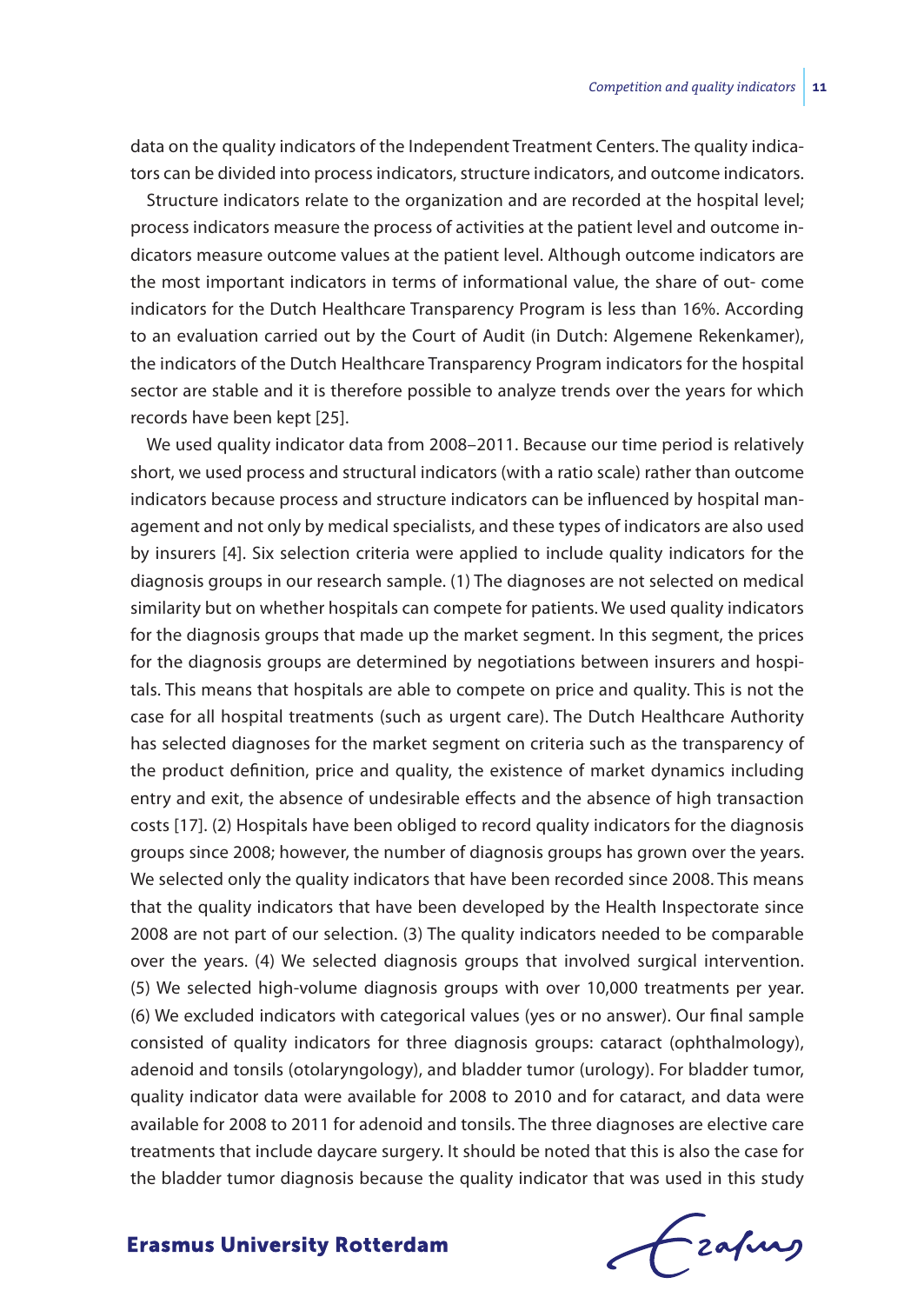#### **12** Erasmus Medical Center Rotterdam

relates to the low-risk patient group (non-muscle invasive bladder tumor). Table 1 shows the quality indicators that we included in our analysis. $63$ 

The indicators measure various aspects of the quality of care. For example, for cataract i02-02 measure the complication rate, while i02-03b measure the diagnosis process. We can indeed observe that (i) i02-02 have a higher average score than i02-03b and (ii) i02-02 have a lower standard deviation than i02-03b. This is unsurprising, since a one percentage-point change in i02-02 has more direct clinical relevance than a one percentage-point change in i02-03b. For this reason, it is more useful to compare changes in terms of one standard deviation. Note that i02- 02 is an outlier with respect to the standard deviation. The other indicators have more similar standard deviations and clinical relevance.

In order to compare the quality indicators over the years and with one another, we rescaled and aggregated the indicators as follows: for each year *t* (*t* = 1, 2,…,*n*)and diagnosis group *k*(*k* = 1, 2,…,*K*) we calculated a combined quality indicator score per hospital *i* (*i* = 1, 2,…,*N*)*.* First, each indicator *h* (*h* = 1, 2,…,*H*)of, say, diagnosis group *k* is rescaled to a *z*-score (*z*-score of indicators have an average value of zero and a standard deviation of 1): *z*<br>*is rescaled to a*<br>dard deviation<br> $z_{ith} = \frac{(P_{ith} - \mu_{th})}{s d_{th}}$ 

$$
Z_{ith} = \frac{(P_{ith} - \mu_{th})}{s d_{th}}
$$

Where *zith*is the value of the indicator *h*of diagnosis group *k* for hospital *i* in year *t*, *μth* is the average value of indicator *h* in year *t* and sd*th*is the standard deviation of indicator *h* in year *t*. Note that for all indicators that a high *z*- score is associated with high quality of care and low *z*- score is associated with low quality of care.

Secondly, we calculate for each hospital in each year we calculated an average *z*-scores for diagnosis group *k*, which we denote byquality<sub>itk</sub>, by averaging over  $z_{ith}$ ;<br> $quality_{itk} = \frac{\sum\limits_{h=1}^{H} z_{ith}}{H}.$ 

$$
quality_{itk} = \frac{\sum_{h=1}^{H} Z_{ith}}{H}.
$$

We thus interpreted *quality<sub>itk</sub>* as the diagnosis group *k* (combined) quality indicator of hospital *i* in year*t*.

frafing

<sup>63</sup> For a careful assessment of the second eye, there should be enough time between the surgery of the first eye and second eye.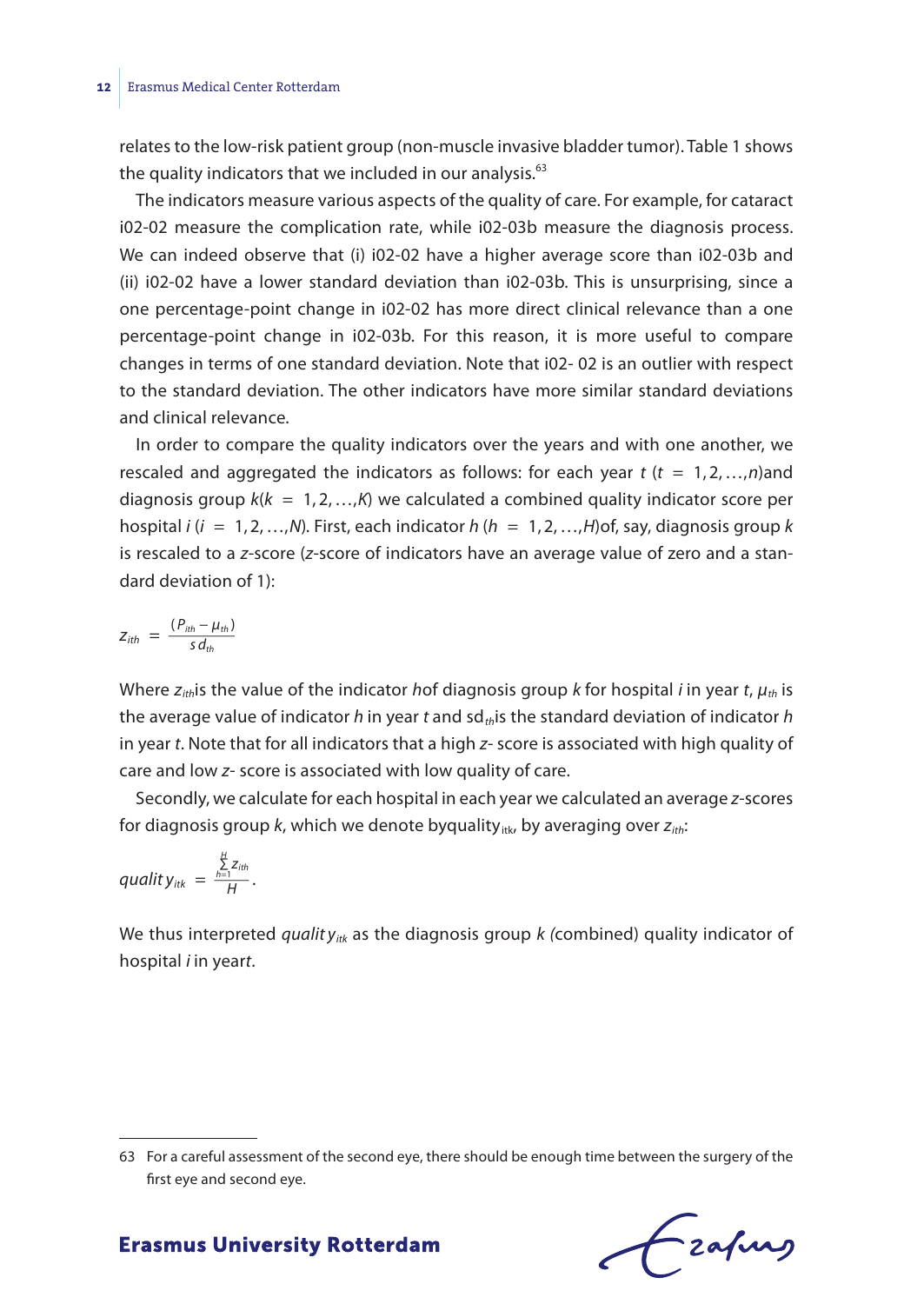| Indicator code       | Description                                                                                                                                                                                                                                                                                                                            | Type            | Average SD |       |
|----------------------|----------------------------------------------------------------------------------------------------------------------------------------------------------------------------------------------------------------------------------------------------------------------------------------------------------------------------------------|-----------------|------------|-------|
| Cataract             |                                                                                                                                                                                                                                                                                                                                        |                 |            |       |
| $102 - 02$           | Complications: percentage of cataract operations without a<br>posterior capsular rupture (including vitrectomy)                                                                                                                                                                                                                        | Process         | 99.63      | 0.35  |
| i02-03a              | Accurate diagnosis of the second eye: percentage of patients<br>undergoing a cataract operation on both eyes with a gap of<br>more than 28 days between the first and second operation.<br>For a careful assessment of the second eye there should be<br>enough time between the surgery of the first and second eye                   | Process         | 95.56      | 8.40  |
| $i02-03b$            | Accurate diagnosis of the second eye: percentage of patients<br>undergoing a cataract operation on both eyes that have (i)<br>a postoperative check of the first surgery before the second<br>operation and (ii) a gap of more than 14 days between the<br>first operation and the last postoperative check for the first<br>operation | Process         | 87.63      | 23.21 |
| <b>Bladder tumor</b> |                                                                                                                                                                                                                                                                                                                                        |                 |            |       |
| $i01-02$             | Vesicoclysis: percentage of non-muscle invasive bladder<br>cancer patients with a trans-urethral resection of the tumor<br>(TURT) that have a washing out of the urinary bladder within<br>24 h after the TURT                                                                                                                         | Structure 69.98 |            | 23.66 |
| Adenoid and tonsils  |                                                                                                                                                                                                                                                                                                                                        |                 |            |       |
| i10-02               | Preoperative consultation: percentage of tonsillectomy<br>patients screened at an anesthesiology outpatient clinic before<br>tonsillectomy                                                                                                                                                                                             | Process         | 90.80      | 23.58 |
| i10-04a              | Postoperative pain measurement: percentage of inpatient<br>tonsillectomy patients that have their pain intensity measured<br>every 8 h                                                                                                                                                                                                 | Process         | 84.76      | 21.61 |
| i10-04b              | Postoperative pain measurement: percentage of measured<br>inpatient patients without serious pain (i.e., Visual Analog Scale<br>for Pain $<$ 7 or Numeric Rating Scale $<$ 7)                                                                                                                                                          | Process         | 93.32      | 14.51 |
| i10-04c              | Postoperative pain measurement: percentage of daycare<br>patients that have been telephoned after their operation to<br>monitor their pain intensity                                                                                                                                                                                   | Process         | 75.47      | 38.63 |

**Table 1.** Quality indicators

This table contains for each quality indicator its average score and standard deviation pooled over the years

#### **4. DATA**

This research was based on claims data from 2008 to 2011 from all Dutch hospitals and Independent Treatment Centers (ITCs). The Dutch hospital market consists of 87 hospitals, two specialized hospitals, and eight academic hospitals. The total number of ITCs rose from 189 in 2008 to 282 in 2012. Our unique dataset consists of patient-level data including patient characteristics such as gender, age, zip code, diagnosis and treatment, hospital characteristics and hospital contract prices for our three selected diagnoses. The total number of patients in the period 2008 and 2011 for cataract was 474,410 with

Czafing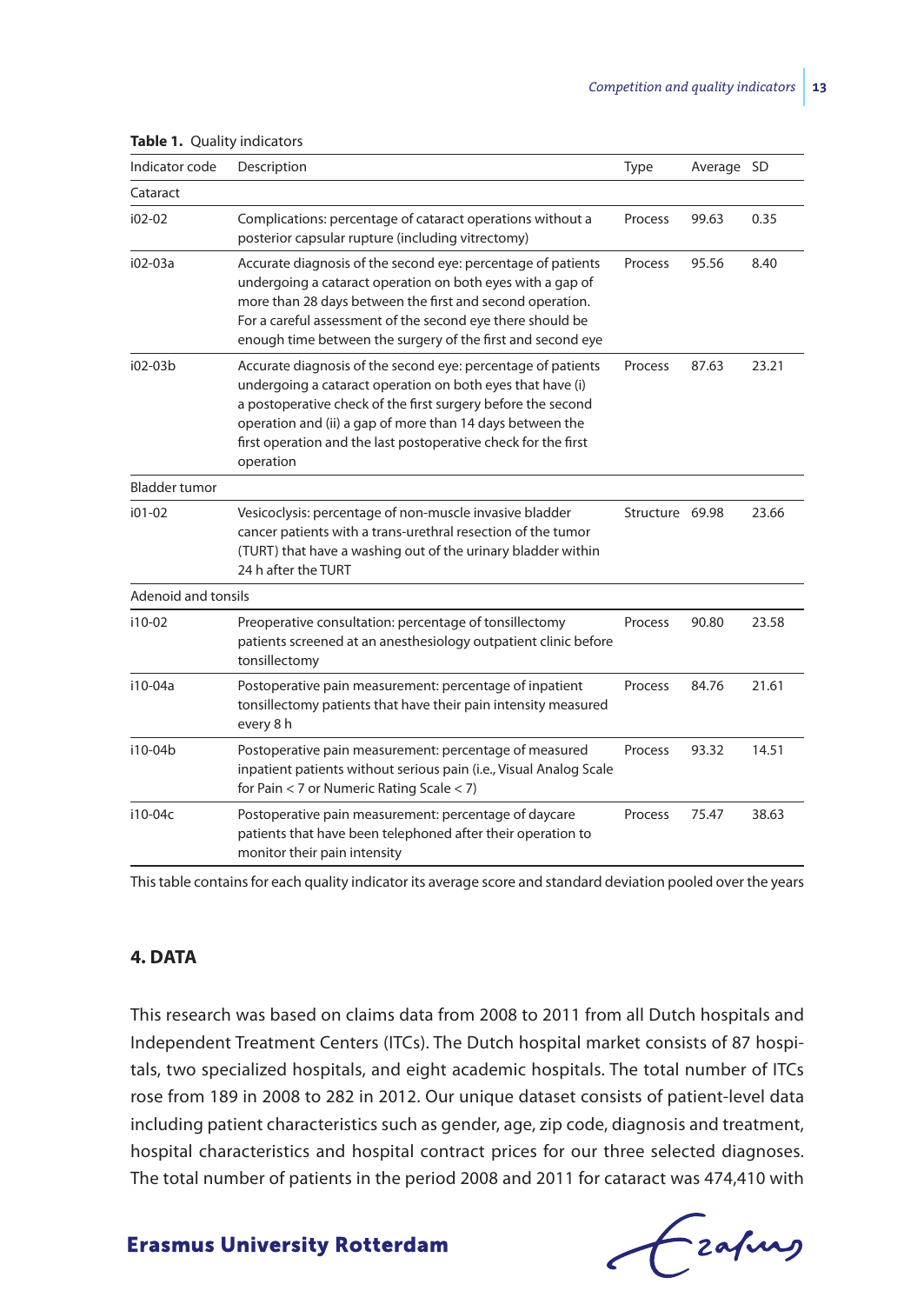a total revenue of 843 million euros. The total number of patients in the period 2008 and 2011 for adenoid and tonsils was 223,177 with a total revenue of 219 million euros. The total number of patients in the period 2008 and 2011 for bladder tumor was 46,497 with a total revenue of 244 million euros.

The calculation of the weighted market share was based on the claims data from the hospitals and Independent Treatment Centers (ITCs), where we removed those cases with invalid zip codes (which amounted to less than 1% of our sample). Thus, when calculating the market share, we were able to take into account the (potential for) competitive pressure from ITCs. However, as discussed in ''Quality indicators'', we had no data on the quality indicators for the ITCs. This implies that the analysis of the quality indicators is restricted to hospitals and excludes the ITCs. For each diagnosis, we removed those hospitals where there was no data on quality indicators. Tables 2, 3, and 4 present the descriptive statistics for the variables used in our empirical model at the diagnosis level. The total number of observations ranges from 191 for tonsils to 286 for cataract. For example, the average actual market share *ms* for cataract was 0.58 (SD 0.21) with a minimum of 0.06 and maximum of 0.97 meaning that there are large differences between the market share of hospitals. The other diagnoses display comparable actual market share. The average hospital-insurer HHI is moderately strong and ranges from 0.39 for cataract, 0.32 for tonsils, and 0.38 for bladder tumor.

As mentioned in ''Quality indicators'', we have used standardized quality scores for each diagnosis. The standardized quality scores ranged between -3.05 and 0.78 for cataract, between -2.17 and 0.71 for tonsils and between -2.85 and 1.42 for bladder tumor.

We included two hospital characteristics in our empirical model. Firstly, we used a dummy variable to control for whether a hospital is a general hospital or academic (university) hospital, a low-volume dummy, and insurance-hospital HHI. For each diagnosis, less than 10% of the hospitals included were academic hospitals. To control for patient characteristics, we included three variables: the fraction of female patients, the fraction of patients that were older than 65 years, and the co-morbidity index. The results differed per diagnosis due to the characteristics of the condition and the set of hospitals included in the analysis. The co-morbidity index, which is defined in this study as the average number of diagnoses, varied considerably between the diagnoses. The co-morbidity for tonsils had the lowest index of 1.04. The average number of additional diagnoses for bladder tumor (3.19) and cataracts (2.18) was higher due to the older population involved.

frafing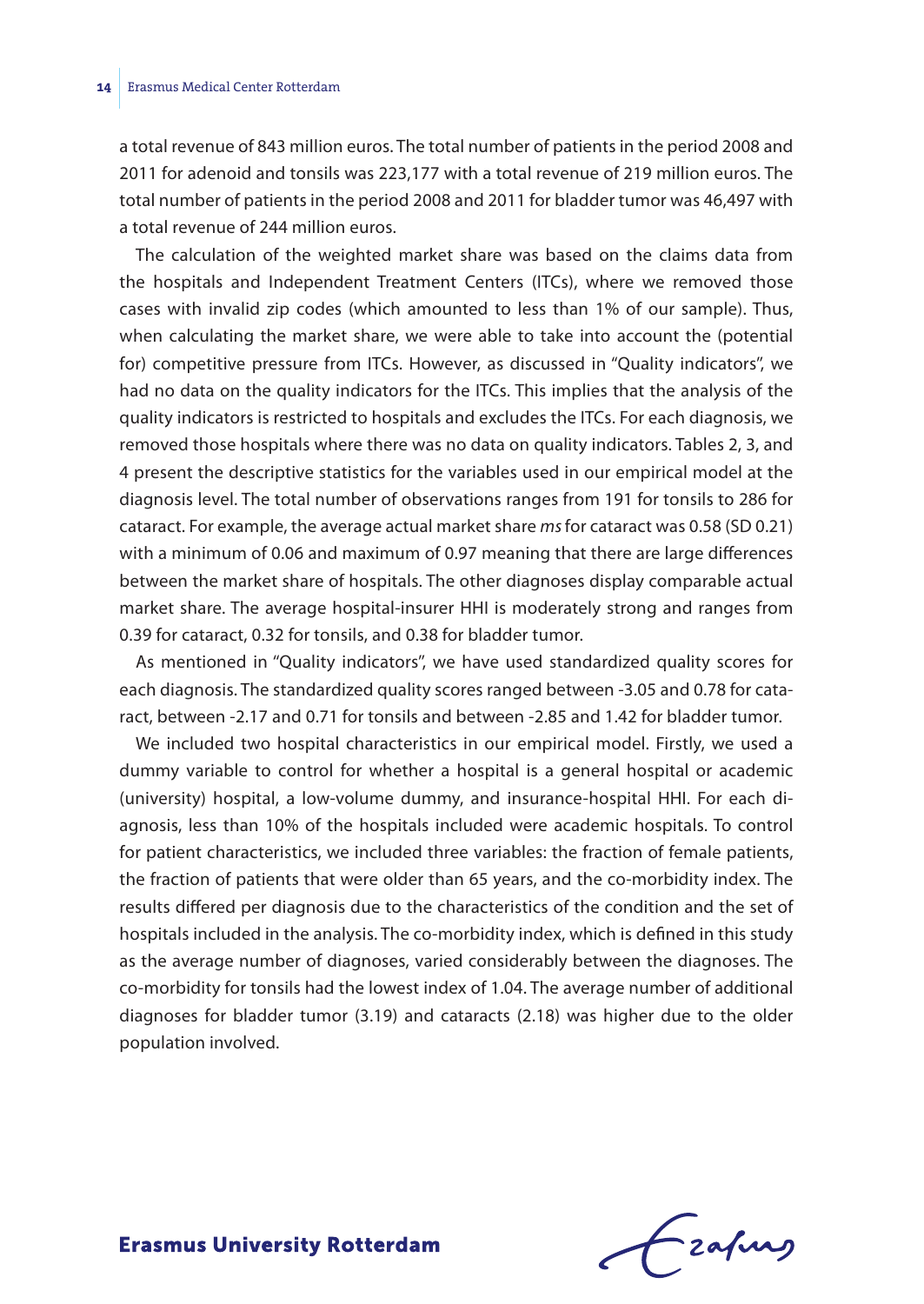| Statistic   | $\overline{N}$ | Mean | <b>SD</b> | Min Max             |
|-------------|----------------|------|-----------|---------------------|
| ms          | 286            | 0.58 | 0.21      | 0.06 0.97           |
| Quality     | 286            | 0.00 | 0.63      | $-3.05$ 0.78        |
| frac female | 286            | 0.59 | 0.03      | 0.51 0.68           |
| frac 65     | 286            | 0.83 | 0.06      | 0.58 0.91           |
| Com         | 286            | 2.18 | 0.30      | 1.60 3.17           |
| HHI ins     | 286            | 0.39 | 0.11      | $0.19$ $0.63$       |
| Lowvolume   | 286            | 0.25 | 0.43      | $\overline{1}$<br>0 |
| Acad        | 286            | 0.09 | 0.28      | 0 <sub>1</sub>      |

#### **Table 2.** Cataract

This table shows summary statistics for each diagnosis group at the hospital-year level (2008–2011). We report the average, standard deviation, minimum, and maximum of the variables that we included in our regression analysis. We also show the total number of observations for each diagnosis group

| Statistic   | $\overline{N}$ | Mean  | SD    | Min Max             |
|-------------|----------------|-------|-------|---------------------|
| ms          | 191            | 0.69  | 0.19  | $0.12$ 0.98         |
| Quality     | 191            | 0.00  | 0.59  | $-2.17$ 0.71        |
| frac female | 191            | 0.51  | 0.03  | $0.42$ 0.60         |
| $frac_65$   | 191            | 0.003 | 0.003 | $0.00 \quad 0.02$   |
| Com         | 191            | 1.04  | 0.30  | $0.53$ 2.18         |
| HHI ins     | 191            | 0.32  | 0.09  | 0.17 0.57           |
| Lowvolume   | 191            | 0.25  | 0.43  | 0<br>$\overline{1}$ |
| Acad        | 191            | 0.07  | 0.26  | 0 <sub>1</sub>      |

#### **Table 3.** Adenoid and tonsils

This table shows summary statistics for each diagnosis group at the hospital-year level (2008–2011). We report the average, standard deviation, minimum, and maximum of the variables that we included in our regression analysis. We also show the total number of observations for each diagnosis group

#### **Table 4.** Bladder tumor

| Statistic   | $\overline{N}$ | Mean | SD   | Min Max                    |
|-------------|----------------|------|------|----------------------------|
| ms          | 199            | 0.73 | 0.15 | 0.33 0.98                  |
| Quality     | 199            | 0.00 | 1.00 | $-2.85$ 1.42               |
| frac female | 199            | 0.22 | 0.05 | $0.10 \quad 0.45$          |
| frac 65     | 199            | 0.72 | 0.06 | $0.52$ 0.86                |
| Com         | 199            | 2.68 | 0.46 | 1.70 4.32                  |
| HHI ins     | 199            | 0.38 | 0.11 | $0.19$ $0.71$              |
| Lowvolume   | 199            | 0.23 | 0.42 | 0 <sub>1</sub>             |
| Acad        | 199            | 0.10 | 0.29 | $\Omega$<br>$\overline{1}$ |

This table shows summary statistics for each diagnosis group at the hospital-year level (2008–2010). We report the average, standard deviation, minimum and maximum of the variables that we included in our regression analysis. We also show the total number of observations for each diagnosis group

Fraping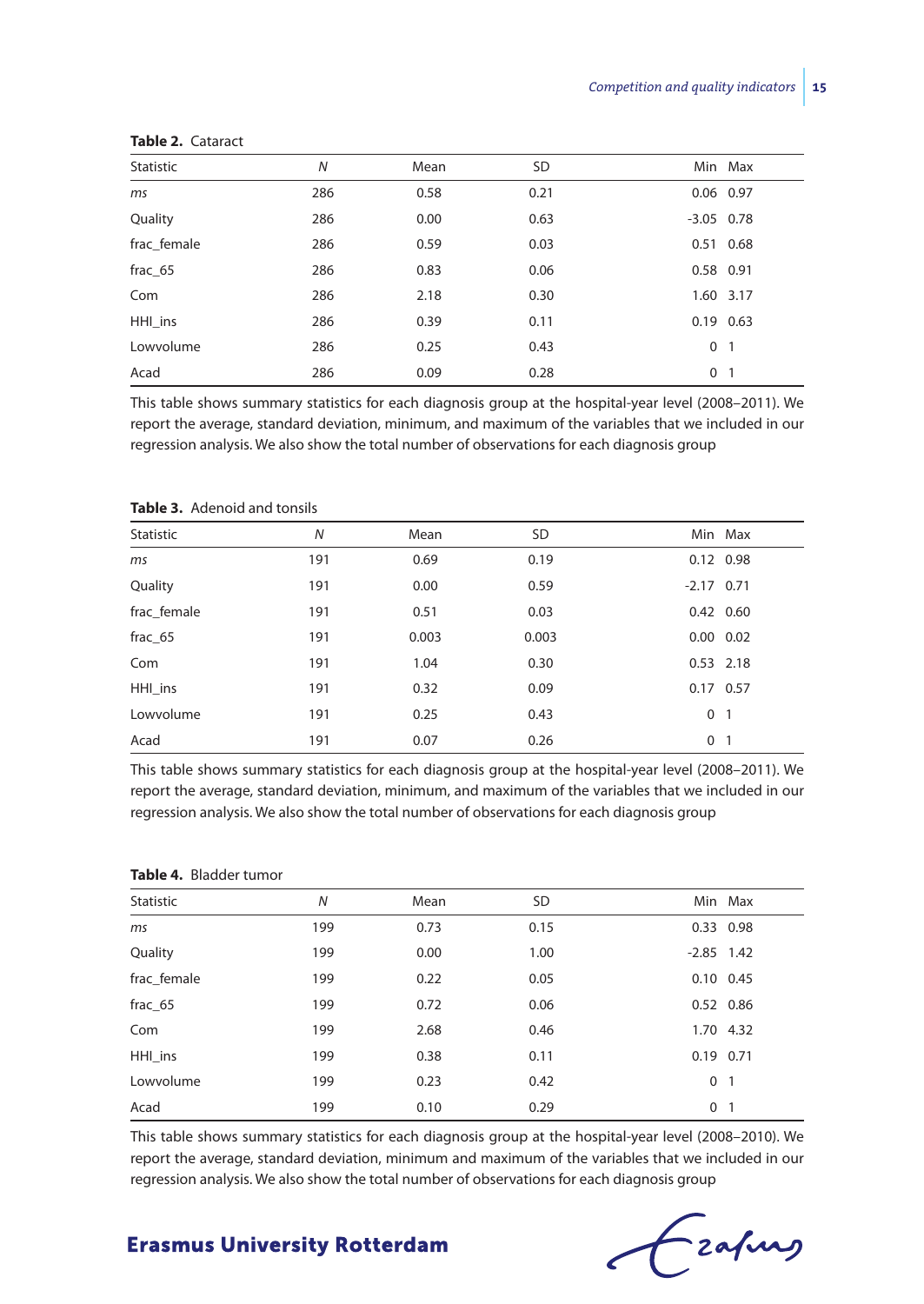#### **5. ESTIMATION RESULTS**

Tables 5, 6 and 7 present the estimation results for each diagnosis group using the pooled OLS estimator, fixed effect estimator, and random-effects estimator. For each estimation method, we present two models: a model with and a model without control variables. Because the estimated standard errors could be heteroskedastic, we used the Mackinnon and White [20] Heteroskedasticity-Consistent standard errors.

We performed the Hausman test to determine whether we should select the fixed or random effect model: given that (i) the fixed effect model is consistent if the unobserved component and observable variables are correlated and (ii) the random effect model is inconsistent, the presence of significant differences in the estimated coefficients

|                | Dependent variable |            |           |            |                                            |                |
|----------------|--------------------|------------|-----------|------------|--------------------------------------------|----------------|
|                | Quality            |            |           |            |                                            |                |
|                | Pooled             | Pooled     |           |            | Fixed effects Fixed effects Random effects | Random effects |
|                | (1)                | (2)        | (3)       | (4)        | (5)                                        | (6)            |
| Constant       | $1.275***$         | 2.058      |           |            | $1.348***$                                 | $2.803**$      |
|                | (0.338)            | (1.347)    |           |            | (0.360)                                    | (1.265)        |
| ms             | $-1.731***$        | $-1.764**$ | $-2.504*$ | $-3.331**$ | $-1.841***$                                | $-2.241***$    |
|                | (0.492)            | (0.705)    | (1.381)   | (1.695)    | (0.510)                                    | (0.674)        |
| frac female    |                    | $-1.136$   |           | 0.066      |                                            | $-0.149$       |
|                |                    | (1.483)    |           | (1.262)    |                                            | (1.019)        |
| frac_65        |                    | $-0.173$   |           | $-1.975$   |                                            | $-1.001$       |
|                |                    | (1.686)    |           | (1.765)    |                                            | (1.425)        |
| Com            |                    | 0.018      |           | $-0.241$   |                                            | $-0.106$       |
|                |                    | (0.205)    |           | (0.159)    |                                            | (0.158)        |
| HHI ins        |                    | $-1.019$   |           | 1.469      |                                            | $-0.134$       |
|                |                    | (0.889)    |           | (1.217)    |                                            | (0.801)        |
| Lowvolume      |                    | $-0.165$   |           | $-0.004$   |                                            | $-0.200$       |
|                |                    | (0.260)    |           | (0.231)    |                                            | (0.188)        |
| Acad           |                    | $-0.126$   |           |            |                                            | $-0.286$       |
|                |                    | (0.271)    |           |            |                                            | (0.300)        |
| Observations   | 199                | 199        | 199       | 199        | 199                                        | 199            |
| R <sub>2</sub> | 0.069              | 0.088      | 0.029     | 0.073      | 0.050                                      | 0.063          |
| Adjusted $R^2$ | 0.068              | 0.084      | 0.017     | 0.040      | 0.049                                      | 0.060          |

**Table 5.** Regression results bladder tumor

\* p<0:1; \*\* p<0:05; \*\*\* p<0:01. We report the results from the pooled, fixed-effects, and random-effects model. For each model, we report two variants: (i) a simple model with the weighted market share regressed on the average scaled quality indicator and (ii) a model with additional control variables. We report the MacKinnon and White Heteroskedasticity-Consistent standard errors (in parentheses under coefficients). We used data from 2008 to 2010

# Frafing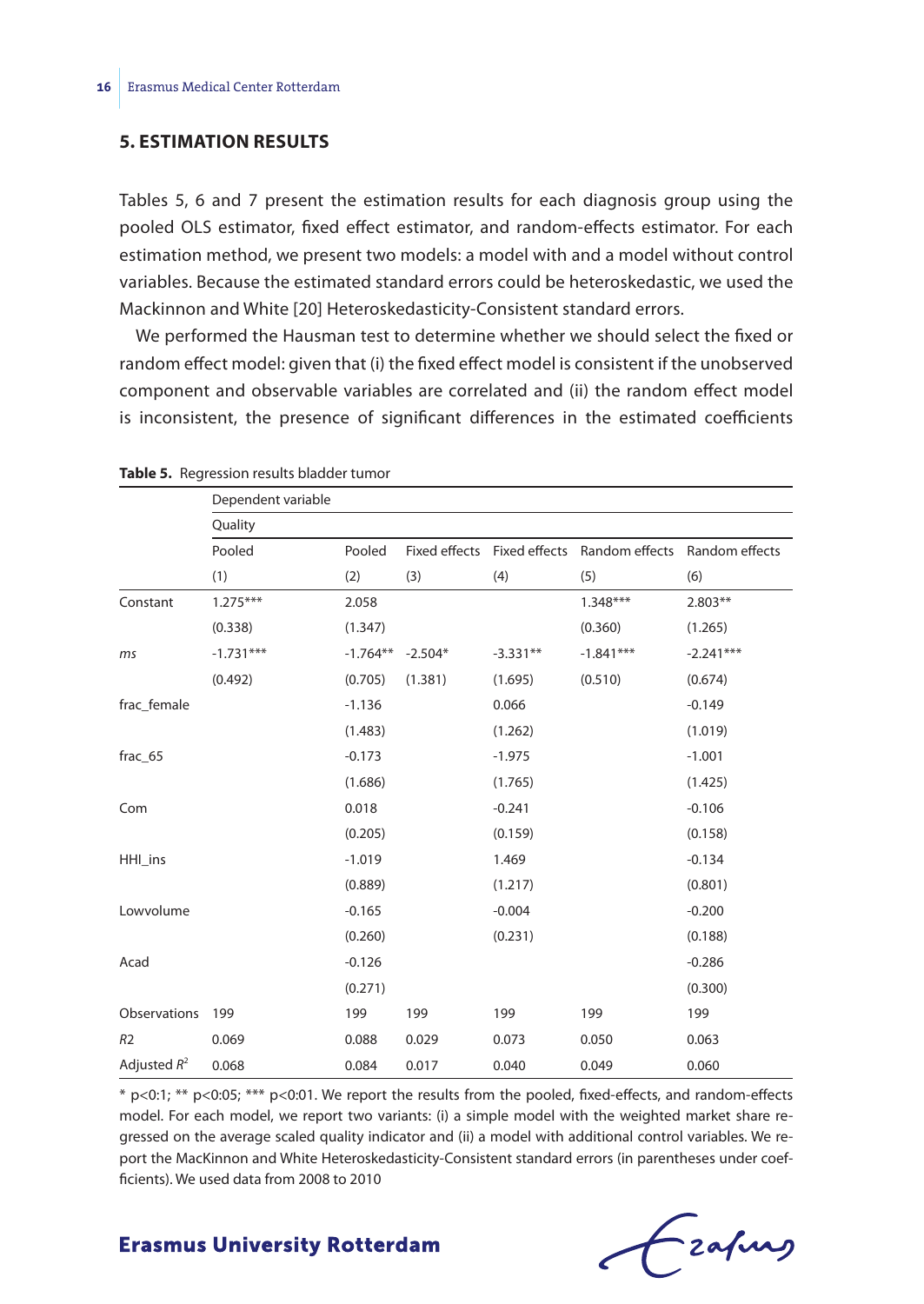indicates that there is correlation between the unobserved component and observable variables and, thus, that we should discard the random-effects model [34]. For all models, the Hausman test accepts the null hypotheses that there is no difference between the coefficient of the random and fixed-effects model (for each model, the *p* value is larger than 0.10). This indicates that the random-effects models are consistent and, therefore that we can use the results of the random effect models to determine the relationship between quality indicators and market share.

Table 5 presents the estimation results for bladder tumor using six different models. The adjusted *R*-squared of these models ranges between 0.017 for the fixed effect model and 0.084 for the pooled model. From all the models shown in Table 5, we can conclude that the weighted market share (1 minus LOCI) is significantly related with scaled quality

|                | Quality  |            |                      |                      |                |                |
|----------------|----------|------------|----------------------|----------------------|----------------|----------------|
|                | Pooled   | Pooled     | <b>Fixed effects</b> | <b>Fixed effects</b> | Random effects | Random effects |
|                | (1)      | (2)        | (3)                  | (4)                  | (5)            | (6)            |
| Constant       | 0.122    | $-2.552*$  |                      |                      | 0.149          | $-2.631**$     |
|                | (0.145)  | (1.550)    |                      |                      | (0.149)        | (1.237)        |
| ms             | $-0.199$ | $-0.584**$ | $-1.481$             | $-1.923**$           | $-0.264$       | $-0.772**$     |
|                | (0.259)  | (0.292)    | (1.023)              | (0.883)              | (0.261)        | (0.325)        |
| frac_female    |          | 2.541      |                      | 1.208                |                | 1.718          |
|                |          | (1.925)    |                      | (2.168)              |                | (1.830)        |
| frac_65        |          | 1.398      |                      | 1.354                |                | 1.732          |
|                |          | (1.294)    |                      | (1.703)              |                | (1.234)        |
| Com            |          | 0.072      |                      | 0.479                |                | 0.216          |
|                |          | (0.228)    |                      | (0.377)              |                | (0.235)        |
| HHI_ins        |          | 0.196      |                      | 3.568*               |                | 0.467          |
|                |          | (0.680)    |                      | (2.082)              |                | (0.691)        |
| Lowvolume      |          | 0.069      |                      | $-0.108$             |                | $-0.017$       |
|                |          | (0.120)    |                      | (0.154)              |                | (0.127)        |
| Acad           |          | $-0.196$   |                      |                      |                | $-0.229$       |
|                |          | (0.313)    |                      |                      |                | (0.287)        |
| Observations   | 286      | 286        | 286                  | 286                  | 286            | 286            |
| R <sub>2</sub> | 0.004    | 0.072      | 0.014                | 0.070                | 0.004          | 0.051          |
| Adjusted $R^2$ | 0.004    | 0.070      | 0.010                | 0.048                | 0.004          | 0.050          |

**Table 6.** Regression results cataract Dependent variable

\* p<0:1; \*\* p<0:05; \*\*\* p<0:01. We report the results from the pooled, fixed-effects, and random- effects model. For each model, we report two variants: (*i*) a simple model with the weighted market share regressed on the average scaled quality indicator and (*ii*) a model with additional control variables. We report the MacKinnon and White Heteroskedasticity-Consistent standard errors (in parentheses under coefficients). We used data from 2008 to 2011

Frahing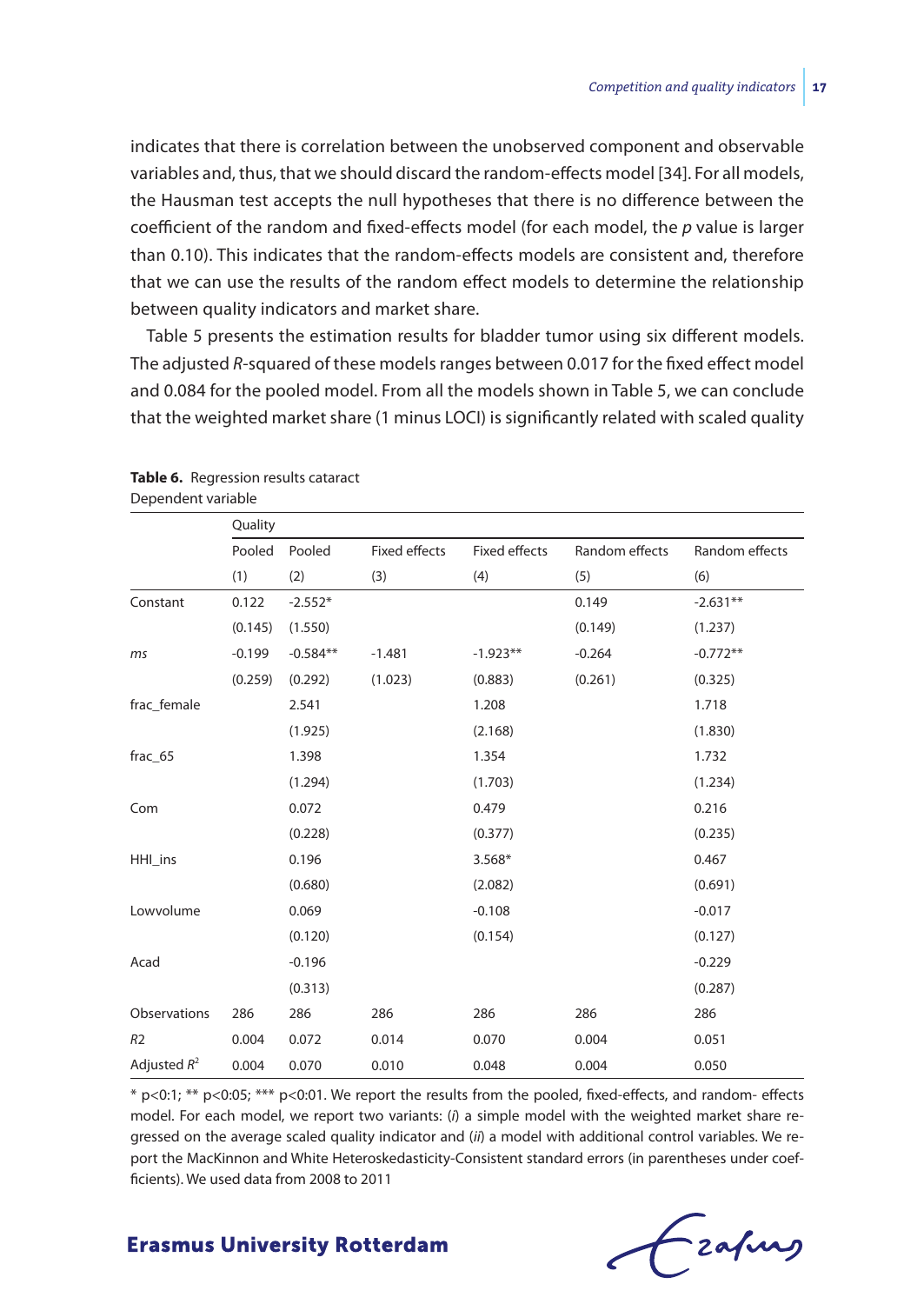score. The estimated coefficients are significant at a level of 1% for the random-effects models and the pooled effect model without control variables. The other models are significant at a level of 5% (fixed effects with control variables and pooled model with control variables) and the 10% level (fixed effect model without control variables). This indicates that hospitals in competitive markets have higher quality scores for bladder tumor, which supports the hypothesis that greater competition leads to higher quality scores. Models 2, 4, and 6 include six control variables which control for the patient characteristics of the hospital (fraction of female patients, fraction of patients older than 65 years and co-morbidity index) and hospital character- istics<sup>7</sup> including health insurerhospital HHI, the type of hospital and low-volume dummy.

|                     | Quality       |           |                      |                      |                |                |
|---------------------|---------------|-----------|----------------------|----------------------|----------------|----------------|
|                     | Pooled        | Pooled    | <b>Fixed effects</b> | <b>Fixed effects</b> | Random effects | Random effects |
|                     | (1)           | (2)       | (3)                  | (4)                  | (5)            | (6)            |
| Constant            | $-0.008$      | 0.292     |                      |                      | $-0.089$       | $-0.064$       |
|                     | (0.236)       | (0.902)   |                      |                      | (0.283)        | (0.804)        |
| ms                  | 0.011         | $-0.068$  | 0.723                | 0.382                | 0.099          | $-0.034$       |
|                     | (0.323)       | (0.562)   | (1.537)              | (1.639)              | (0.383)        | (0.514)        |
| frac_female         |               | $-0.388$  |                      | $-0.191$             |                | $-0.101$       |
|                     |               | (1.452)   |                      | (1.158)              |                | (1.215)        |
| frac_65             |               | $-19.167$ |                      | 4.575                |                | $-17.188$      |
|                     |               | (25.528)  |                      | (19.921)             |                | (23.471)       |
| Com                 |               | 0.257     |                      | 0.379                |                | 0.304          |
|                     |               | (0.198)   |                      | (0.422)              |                | (0.201)        |
| HHI_ins             |               | $-0.579$  |                      | 1.394                |                | $-0.233$       |
|                     |               | (0.602)   |                      | (1.915)              |                | (0.608)        |
| Lowvolume           |               | $-0.185$  |                      | 0.036                |                | $-0.156$       |
|                     |               | (0.231)   |                      | (0.182)              |                | (0.178)        |
| Acad                |               | $-0.224$  |                      |                      |                | $-0.228$       |
|                     |               | (0.311)   |                      |                      |                | (0.314)        |
| <b>Observations</b> | 191           | 191       | 191                  | 191                  | 191            | 191            |
| R <sub>2</sub>      | 0.00001       | 0.066     | 0.002                | 0.015                | 0.002          | 0.038          |
| Adjusted $R^2$      | 0.00001 0.063 |           | 0.001                | 0.008                | 0.002          | 0.036          |

| <b>Table 7.</b> Regression results adenoid and tonsils |
|--------------------------------------------------------|
| Dependent variable                                     |

\* p<0:1; \*\* p<0:05; \*\*\* p<0:01. We report the results from the pooled, fixed-effects, and random- effects model. For each model, we report two variants: (*i*) a simple model with the weighted market share regressed on the average scaled quality indicator and (*ii*) a model with additional control variables. We report the MacKinnon and White Heteroskedasticity-Consistent standard errors (in parentheses under coefficients). We used data from 2008 to 2011

# Lzafurg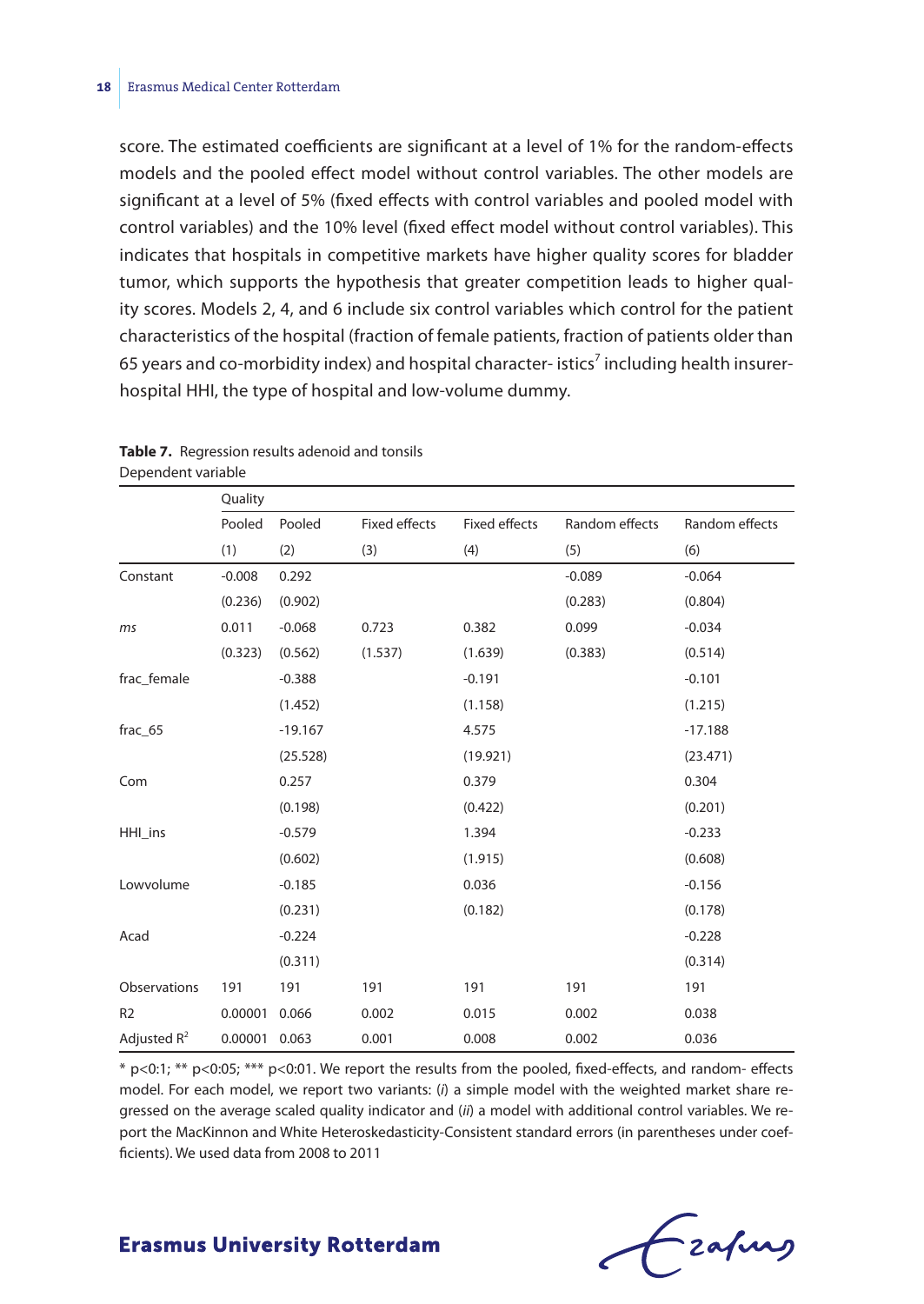|                                | Dependent variable<br>Quality |                   |                    |  |  |
|--------------------------------|-------------------------------|-------------------|--------------------|--|--|
|                                |                               |                   |                    |  |  |
|                                | Pooled (2)                    | Fixed effects (4) | Random effects (6) |  |  |
| Cataract: i02-02 ms            | 0.040                         | $-2.812$          | $-0.173$           |  |  |
| Cataract: i02-03a ms           | $-1.024**$                    | $-0.327$          | $-1.038**$         |  |  |
| Cataract: i02-03b ms           | $-0.775**$                    | $-2.707*$         | $-0.906**$         |  |  |
| Adenoid and tonsil: i10-02 ms  | 0.361                         | $-2.316$          | 0.018              |  |  |
| Adenoid and tonsil: i10-04a ms | 0.901                         | $-3.107$          | 0.744              |  |  |
| Adenoid and tonsil: i10-04b ms | $-0.369$                      | 3.018             | $-0.334$           |  |  |
| Adenoid and tonsil: i10-04c ms | $-1.150*$                     | 3.782             | $-0.556$           |  |  |

**Table 8.** Disaggregated regression results for market share (ms)

\* p<0:1; \*\* p<0:05; \*\*\* p<0:01. We report the estimated market-share coefficient from the pooled, fixedeffects, and random-effects models, which also include the control variables. The estimated coefficient of the control variables are available from the authors by request. We report the MacKinnon and White Heteroskedasticity-Consistent standard errors (in parentheses under coefficients). We used data from the period 2008–2011

Tables 6 and 7 show the results for the diagnosis groups cataracts and adenoid and tonsils. The results of the models for cataract are comparable to the results for bladder tumor and reveal a negative relationship between market concentration and quality scores. Contrary to what we expected, the models for the diagnosis group adenoid and tonsils do not show any significant estimations.

For the cataract and bladder tumor diagnosis groups, we can show how to interpret the magnitude of the estimated relationship between quality scores and market share through an example. Consider the estimated difference in the quality scores for a hospital with the lowest market share (i.e., a market share of 0.06 for cataract, see Table 2) and the hospital with the highest market share (i.e., market share 0.98 for bladder tumor, see Table 4). Using the results of the random-effects model for bladder tumor presented in Table 6, the market share difference of 0.92 translates into a shift in quality scores of -2.06 standard deviations from the mean (95% confidence-interval [-3.39; -0.73]). Similarly, using the results of the random- effects model for bladder tumor presented in Table 5, the market share difference of 0.92 translates into a shift in quality scores of -0.71 standard deviations from the mean (95% confidence-interval: [1.35; -0.069]).

#### **Robustness check**

To check the robustness of our model with aggregated quality indicators, we also estimated the pooled, fixed-effects, and random-effects model for each individual quality indicator separately (not relevant for bladder tumor). Table 8 shows the estimated market-share coefficients for each quality indicator. For the sake of clarity, we only show the estimated market-share coefficients. For each diagnosis, the sign of the estimated

Frafing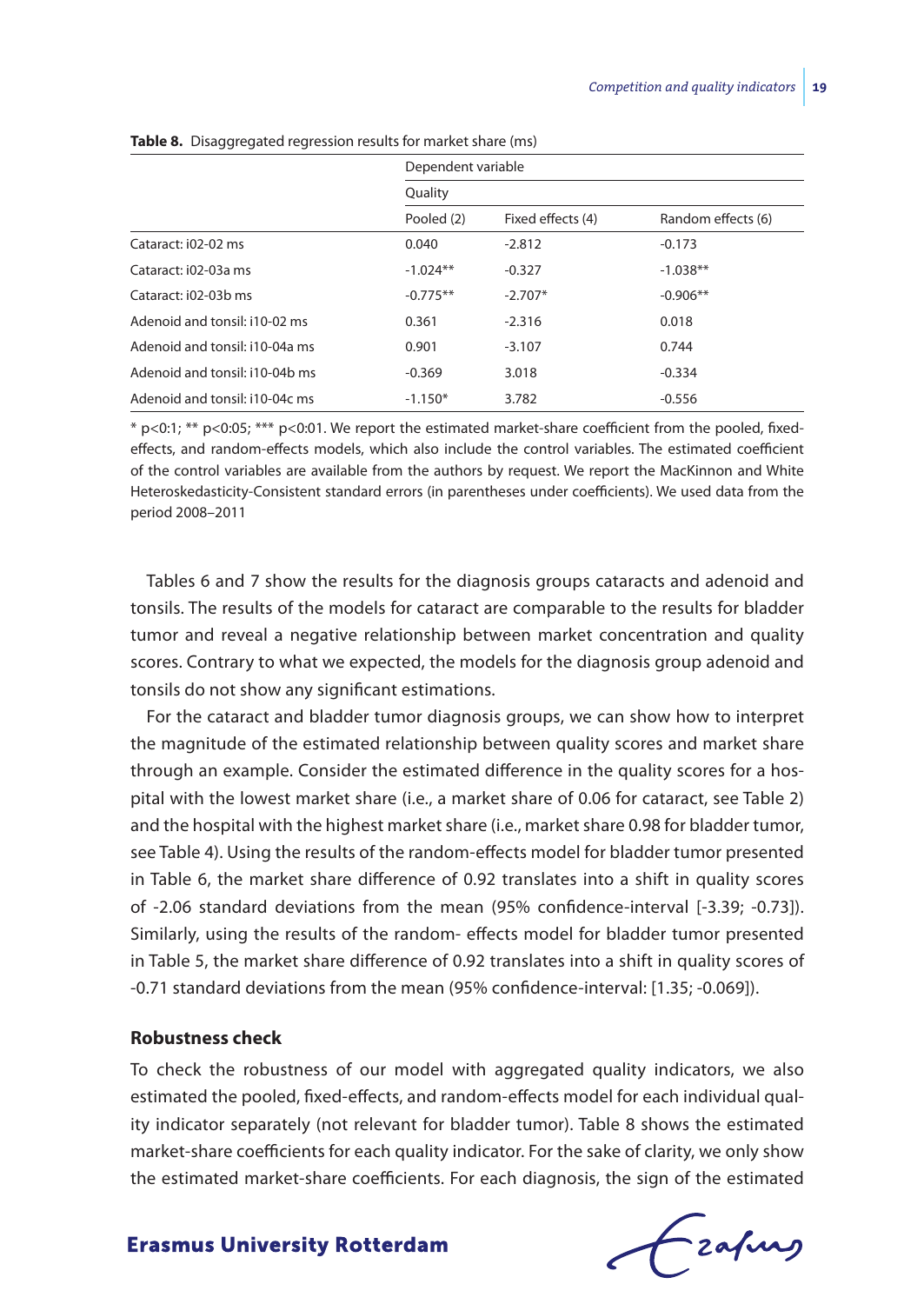|                         | Dependent variable |              |                        |
|-------------------------|--------------------|--------------|------------------------|
|                         | Hospital choice    |              |                        |
|                         | Bladder cancer (1) | Cataract (2) | Adenoid and tonsil (3) |
| 2008 traveltime         | $-0.220***$        | $-0.232***$  | $-0.195***$            |
|                         | (0.002)            | (0.001)      | (0.001)                |
| 2009 traveltime         | $-0.221***$        | $-0.235***$  | $-0.183***$            |
|                         | (0.002)            | (0.001)      | (0.001)                |
| 2010 traveltime         | $-0.231***$        | $-0.236***$  | $-0.179***$            |
|                         | (0.002)            | (0.001)      | (0.001)                |
| 2011 traveltime         | $-0.221***$        | $-0.230***$  | $-0.182***$            |
|                         | (0.002)            | (0.001)      | (0.001)                |
| Number of patients 2008 | 9436               | 53,449       | 38,621                 |
| Number of patients 2009 | 9854               | 56,412       | 38,211                 |
| Number of patients 2010 | 10,122             | 57,391       | 39,032                 |
| Number of patients 2011 | 10,319             | 53,144       | 40,432                 |

#### Table 9. Result: conditional logit model

\* p<0:1; \*\* p<0:05; \*\*\* p<0:01. For each year and diagnosis group, we report the results from the conditional logit model with travel time as the only predictor. For cataract we take a random sample. In each year, the sample size is 50% of the total patient population

market-share coefficients are generally consistent with the aggregated model: negative for cataract and mixed for adenoid and tonsils.

#### **Further examination of the empirical model**

In our empirical estimations, we control for differences in patient and hospital characteristics. However, there is a potential source of bias in the estimation of the relationship between weighted market share and quality indicators: Firstly, as discussed in, ''Empirical model'' hospitals with a high-quality indicators may attract more patients than hospitals with low-quality indicators. This means that our regression models may suffer from an endogeneity problem and therefore give a biased result.

A potential issue is that hospitals may change their supply in response to their own or their competitors quality indicators. However, there were no indications that hospitals significantly restructured their supply:

- no new hospitals or new hospital locations were opened during the period of our study.
- no hospitals or hospital locations were closed during the period of our study.

Frafing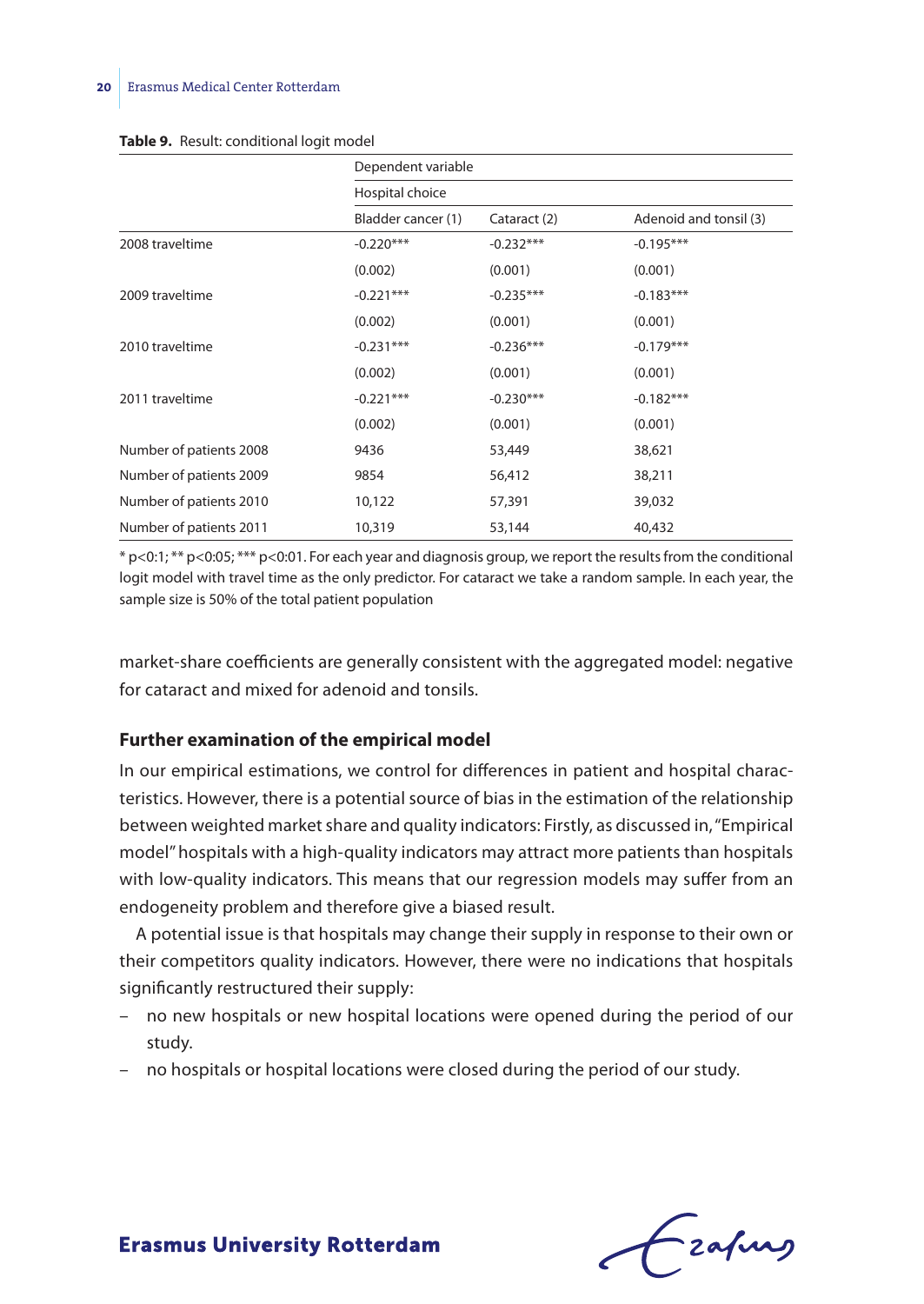|                | Dependent variable |              |                        |  |  |  |
|----------------|--------------------|--------------|------------------------|--|--|--|
|                | Quality            |              |                        |  |  |  |
|                | Bladder tumor (1)  | Cataract (2) | Adenoid and tonsil (3) |  |  |  |
| Constant       | 2.094              | $-2.380$     | 0.617                  |  |  |  |
|                | (1.349)            | (1.560)      | (0.889)                |  |  |  |
| ms             | $-1.829***$        | $-0.753**$   | $-0.603$               |  |  |  |
|                | (0.707)            | (0.294)      | (0.545)                |  |  |  |
| frac_female    | $-1.134$           | 2.412        | $-0.317$               |  |  |  |
|                | (1.485)            | (1.922)      | (1.433)                |  |  |  |
| frac_65        | $-0.159$           | 1.432        | $-18.521$              |  |  |  |
|                | (1.691)            | (1.311)      | (26.590)               |  |  |  |
| Com            | 0.016              | 0.046        | 0.193                  |  |  |  |
|                | (0.205)            | (0.229)      | (0.202)                |  |  |  |
| HHI_ins        | $-0.993$           | 0.293        | $-0.285$               |  |  |  |
|                | (0.889)            | (0.681)      | (0.612)                |  |  |  |
| Lowvolume      | $-0.175$           | 0.055        | $-0.235$               |  |  |  |
|                | (0.261)            | (0.120)      | (0.229)                |  |  |  |
| Acad           | $-0.137$           | $-0.243$     | $-0.384$               |  |  |  |
|                | (0.271)            | (0.325)      | (0.290)                |  |  |  |
| Observations   | 199                | 286          | 191                    |  |  |  |
| R <sub>2</sub> | 0.088              | 0.071        | 0.055                  |  |  |  |
| Adjusted $R^2$ | 0.084              | 0.069        | 0.053                  |  |  |  |

**Table 10.** Result: pooled instrumental variable model

\* p<0:1; \*\* p<0:05; \*\*\* p<0:01. For each diagnosis group, we report the results from the pooled model, where we use the simulated weighted market share as an instrument for the weighted market share. The simulated weighted market share is based on a multinomial logit model. We report the MacKinnon and White (1985) Heteroskedasticity-Consistent standard errors (in parentheses under coefficients). We used data from 2008 to 2011

- virtually no hospital increased or decreased their volume (number of patients) significantly.<sup>64</sup>
- the presence and entry of independent treatment centers (ITC) occurred mainly in the cataract diagnosis group. There was no ITC in the bladder tumor diagnosis group and only four ITCs in the adenoid and tonsils diagnosis group.

Secondly, hospitals and insurers negotiate the prices of the products in the diagnosis groups that we examined in a liberalized setting. An insurer is likely to be interested in the quality–price ratio and not the quality or price in isolation. Furthermore, as we noted

<sup>64</sup> For each year, we classified all hospitals into four quartiles, based on the number of patients treated. For cataract and bladder tumor, there was only one hospital that increased its volume so much that it moved more than two quartiles.

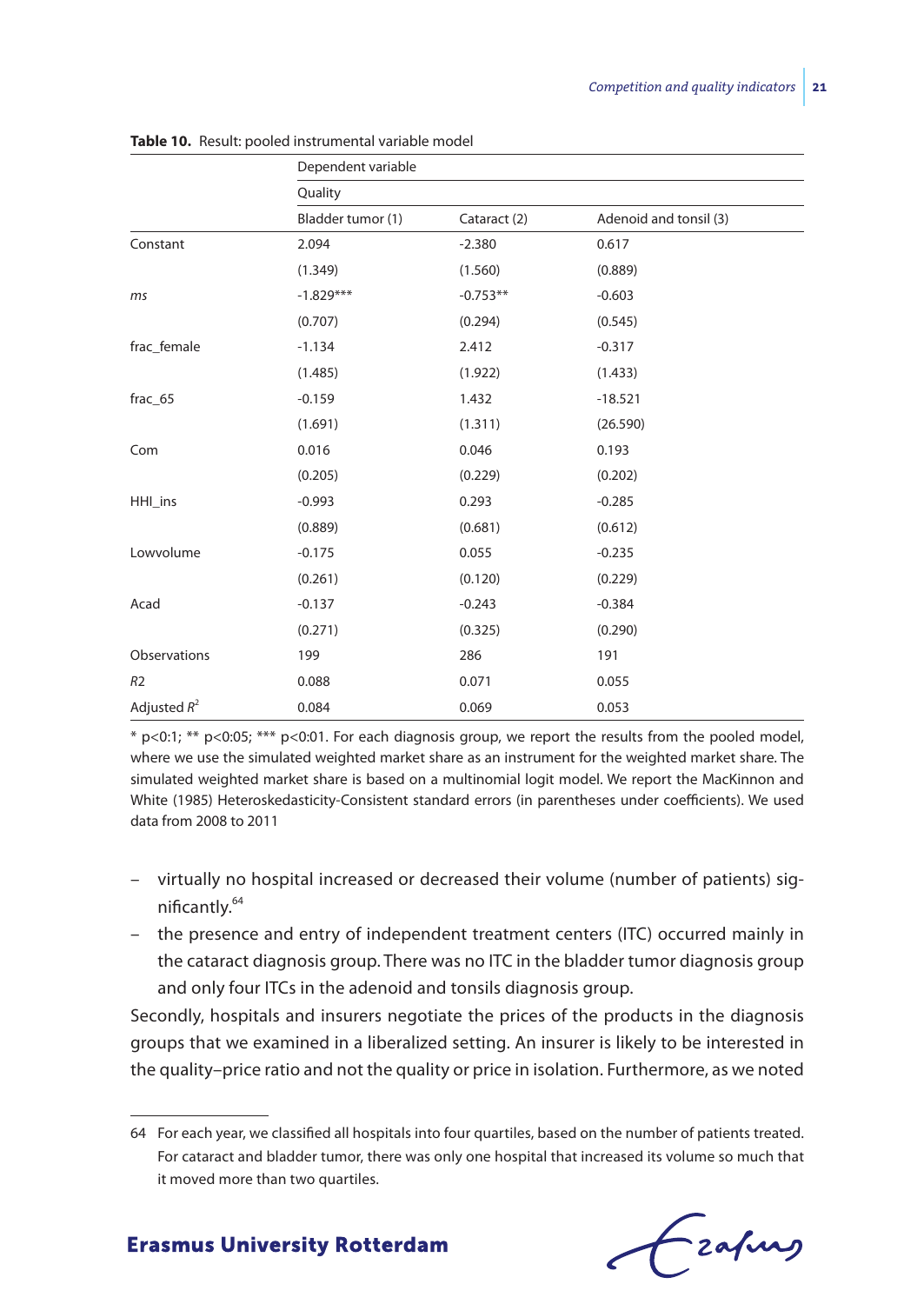in "Literature", there may be a relationship between competition and prices through quality. In this section, we will examine both these issues.

#### **Endogeneity**

To test whether our (pooled) regression model suffers from the endogeneity problem, we used the Wu–Hausman test. In this test the result of an instrumental variable (IV) model is compared to the result if the non-IV model.

To estimate an IV model, we must find an instrument for market share that meets two requirements: (1) it should be strongly correlated to market share and (2) it should be uncorrelated to the error term. We took an approach that has been commonly used in the health economics literature to deal with the endogeneity problem, namely to deploy IV instruments based on predicted patient flows (see for example [6, 16], and [11]). We estimated a conditional logit model that was based only on the travel time between the patient and hospital. By excluding the fixed-effects and other hospital and patient characteristics, we ensured that our predicted patient flows were exogenous to all patient preferences other then travel time. This implies that our patient flows were not influenced by the potential preferences that patients may have a hospital with a certain level of quality indicators.

In the conditional logit model, we estimated the utility that patient *t* would receive when he or she chose hospital $j(j_1,...,n)$ , which we denote by  $U_{ij}$ . In our case, where we only use travel time as a predictor, the conditional logit model is given by:

$$
U_{tj} = atravel time_{tj} + \epsilon_{tj},
$$

where the residuals  $\in$  are i.i.d. extreme value (see for example [31]). We used the same data as in ''Estimation strategy'', with the addition of the travel times between the patient's home and the hospital. The travel time was calculated as the driving time between the patient's home and the hospital zip code. We estimated this model for each diagnosis group and year (see Table 9 for the estimation results). For cataract treatment, we took a random sample of the data for computability. In each year, the sample size was 50% of the total patient population. As expected, we found that patients dislike traveling (negative coefficient for time travel).

Given the fitted utilities  $\hat{U}'$ s from the estimated model, we can calculate for each patient the probability *P*̂ *tj* that this patient (*t*) chooses hospital *j*:

$$
\hat{P}_{ij} = \frac{\hat{U}_{ij}}{\sum\limits_{k}^{n} \hat{U}_{ik}}.
$$

We can now calculate the simulated weighted market share for each hospital in each year by replacing *s tj*with *P tj* in ''Empirical model'' in (4.1). To determine the relevance

Frahing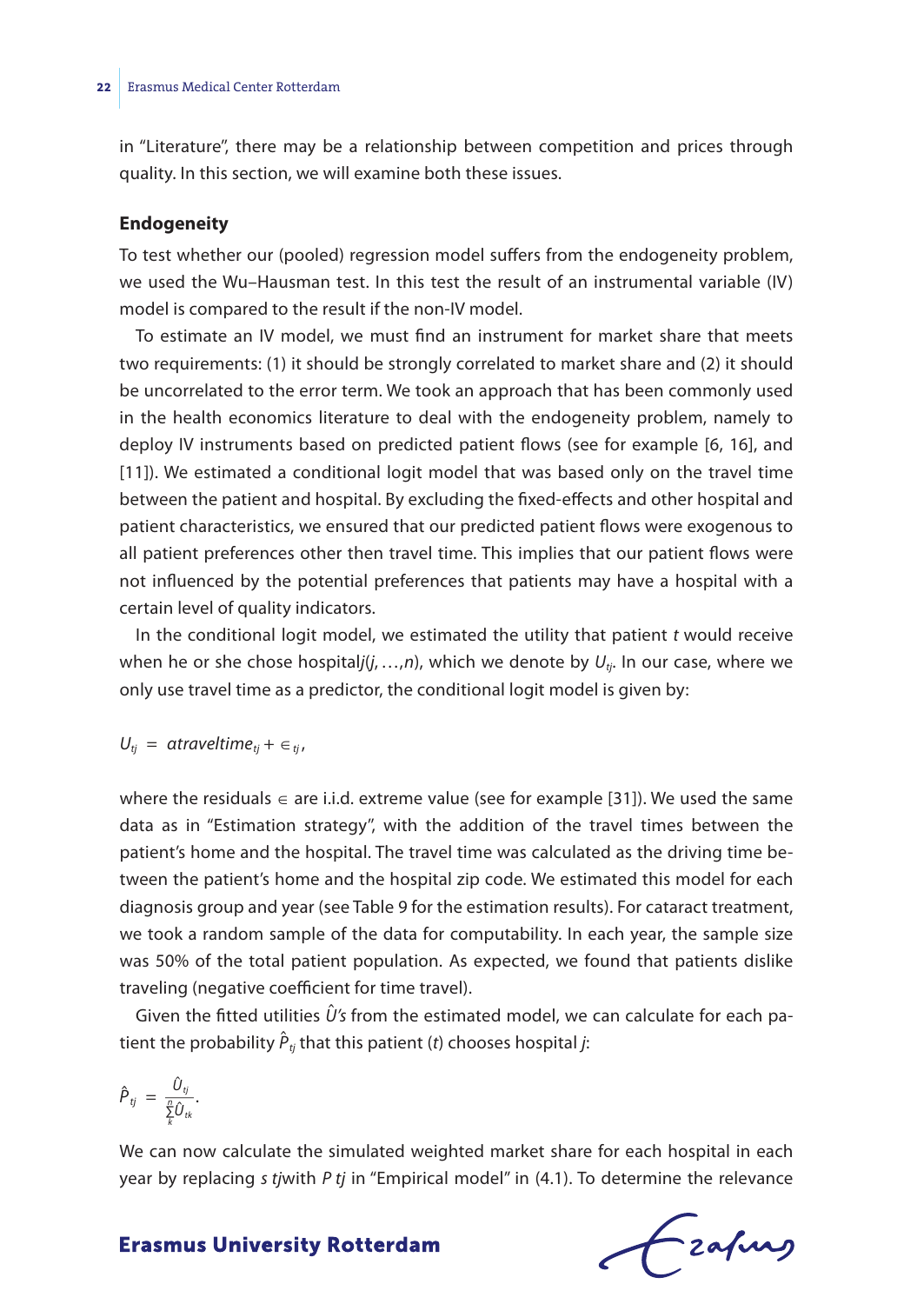of the instruments, we determined first-stage F-statistic, see for example [30]. For each model we found that the first-stage F-statistic was higher than 56 (*p-*value <0.001). This indicates that our instruments were not weak. <sup>65</sup> Subsequently, we re- estimated the pooled regressions in ''Estimation results'' by employing the simulated weighted market share as the instrumental variable (see Table 10 for the results). Given the IV-estimated coefficients, we could now carry out the Wu-Hausman test, in which we tested the hypothesis that there was significant difference between the coefficients from the pooled model and the coefficients from the IV model. For each diagnosis group we accepted the hypothesis that there was no difference (*p-*value >0.90). We performed an additional IV estimation of the random-effects model (which is preferred to the fixed-effects model, see above). For bladder tumor, the estimated market-share coefficient is -2.45 (*p-*value=0.062). For cataract, the estimated market-share coefficient is -0.94 (*p-*value=0.107). For adenoid and tonsils, the estimated market-share coefficient is -0.55 (*p-*value=0.35). These IV random-effects coefficient are very similar to the non-IV random-effects coefficient presented in the paper. The only difference is that the standard errors are larger, which is no surprise, since it is much more difficult to explain the differences than the levels of the quality indicators with an (IV) regression model. We were therefore able to conclude that our regression did not suffer from endogeneity bias.

#### **Prices**

As discussed above, there may be a relationship between prices and quality indicators. However, a comprehensive examination of the relationship between prices and quality indicators is beyond the scope of this paper. Instead, in this section we will provide a brief outline of this relationship. In ''Literature'', we discussed the bargaining model by Gaynor and Town [12]. From this model, it follows that the effect of an increase in competition—through quality—on price depends on the effect that the increase in quality has on the relative bargaining position and therefore the prices charged by a hospital. We do not observe the factors that determine this effect such as the marginal cost of quality, see ''Literature''. Generally, we would expect that hospitals and insurers to be interested in the quality-to-price ratio and not price or quality in isolation.

To provide an indication of the relationship between quality and prices, we estimated the same model as our quality indicator-market share model in ''Empirical model'', where we included the relative prices as the independent variable rather than market share. We then estimated the pooled, fixed-effects, and random-effects models. In general, we

<sup>65</sup> Furthermore, a simple correlation analysis shows that the simulated market share used in the IV are correlated with the original market share. In each year, the correlation coefficient is between 0.67 and 0.71 for bladder tumor, between 0.72 and 0.90 for adenoid and tonsils, and between 0.69 and 0.77 for cataract.

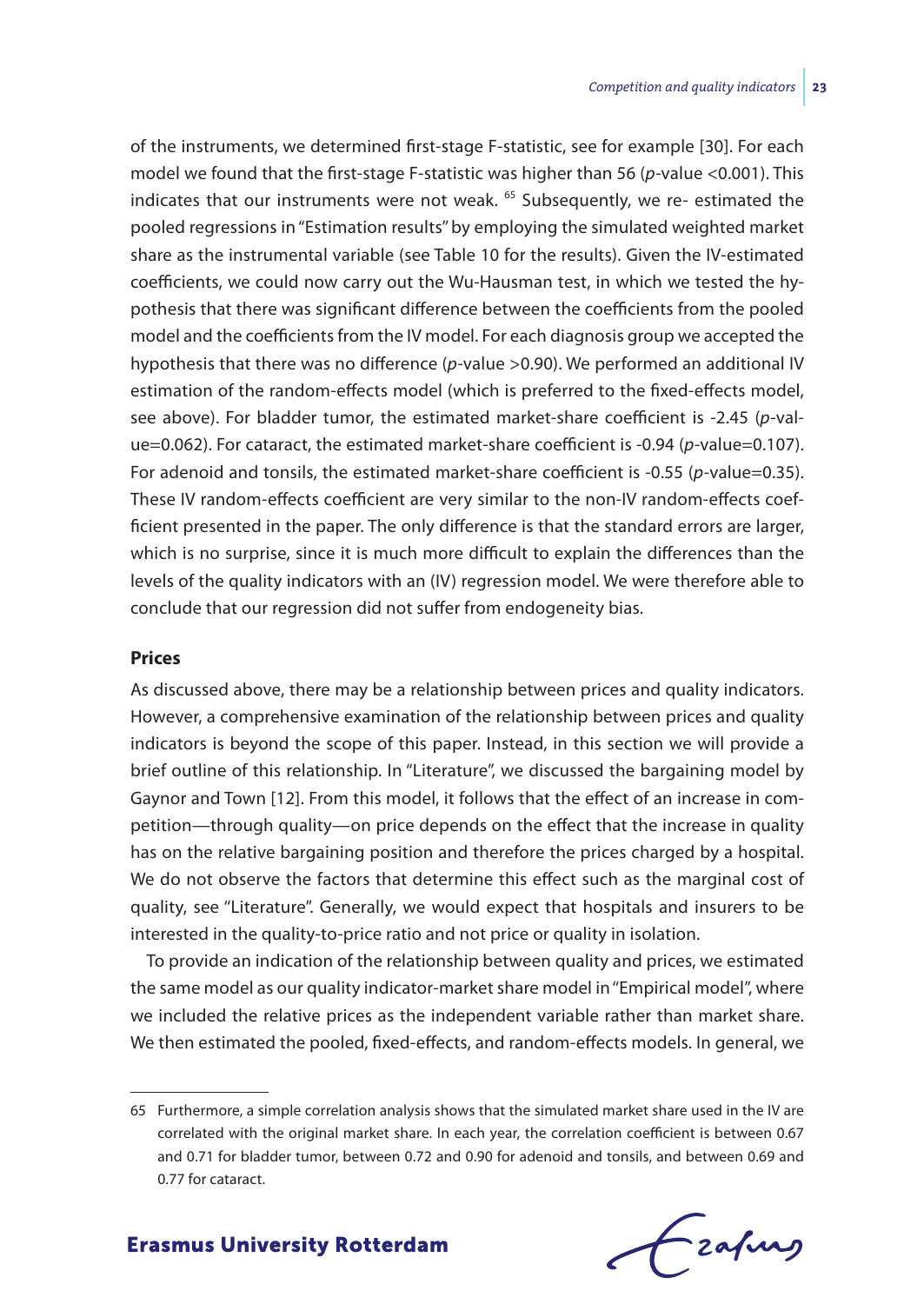found no significant results for the price variable.<sup>66</sup> Our results indicate that, for the hospital products examined, having a relatively higher (or lower) quality indicators was not related to higher (or lower) prices during the period that we studied. We can therefore conclude that hospitals with better quality indicators are not compensated by higher prices.

#### **6. CONCLUSIONS AND DISCUSSION**

In this study, we have examined the impact of competition on the quality of healthcare for the Dutch hospital market. The Dutch government reformed the health care system in 2006 introducing managed competition in a context where income and risk solidarity are guaranteed. With this sys- tem, the government aims to reduce costs and increase quality of care. Health insurers compete for policy holders and healthcare providers compete for contracts with health insurers. We used a unique data set including individual patient-level claim data and information on quality indicators for three diagnosis groups—cataracts, adenoid, and tonsils and bladder tumor—produced by Dutch hospitals and Independent Treatment Centers.

For cataract and bladder tumor, the relationship between market share and quality scores was found to be significant. The robustness checks confirmed these results. The regression estimators for adenoid and tonsils were not significant. One possible explanation is that the patient group for adenoid and tonsils is less complex. It is mainly children younger than 11 years who are treated for adenoid and tonsils. This type of patient is less complicated and has fewer additional diagnoses compared to patients with, for example, bladder tumor (the fraction of patients older than 65 years is 0.72 for bladder tumor, 0.83 for cataract, and 0.01 for adenoid and tonsils, respectively).

Because of endogeneity, we could not include price as independent variable in our quality indicator models. To give an indication of this relationship, we replaced the market-share variable with the relative prices as the independent variable. We conclude from these models that there is no relationship between price and quality scores, which means that hospitals with higher-quality scores do not have higher prices.

Overall, we conclude that more competition leads to better published quality scores. This research does have some limitations however. For this research, we used observed quality information that did not include mortality rates (an outcome indicator). For our research period data, no data on mortality rates was available. However, since 2014 hospitals are obliged to publish standardized mortality ratios on their websites. For future

Frahing

<sup>66</sup> Only in the random-effects model for bladder tumor we find a significant (positive) result. The results are available from the authors on request.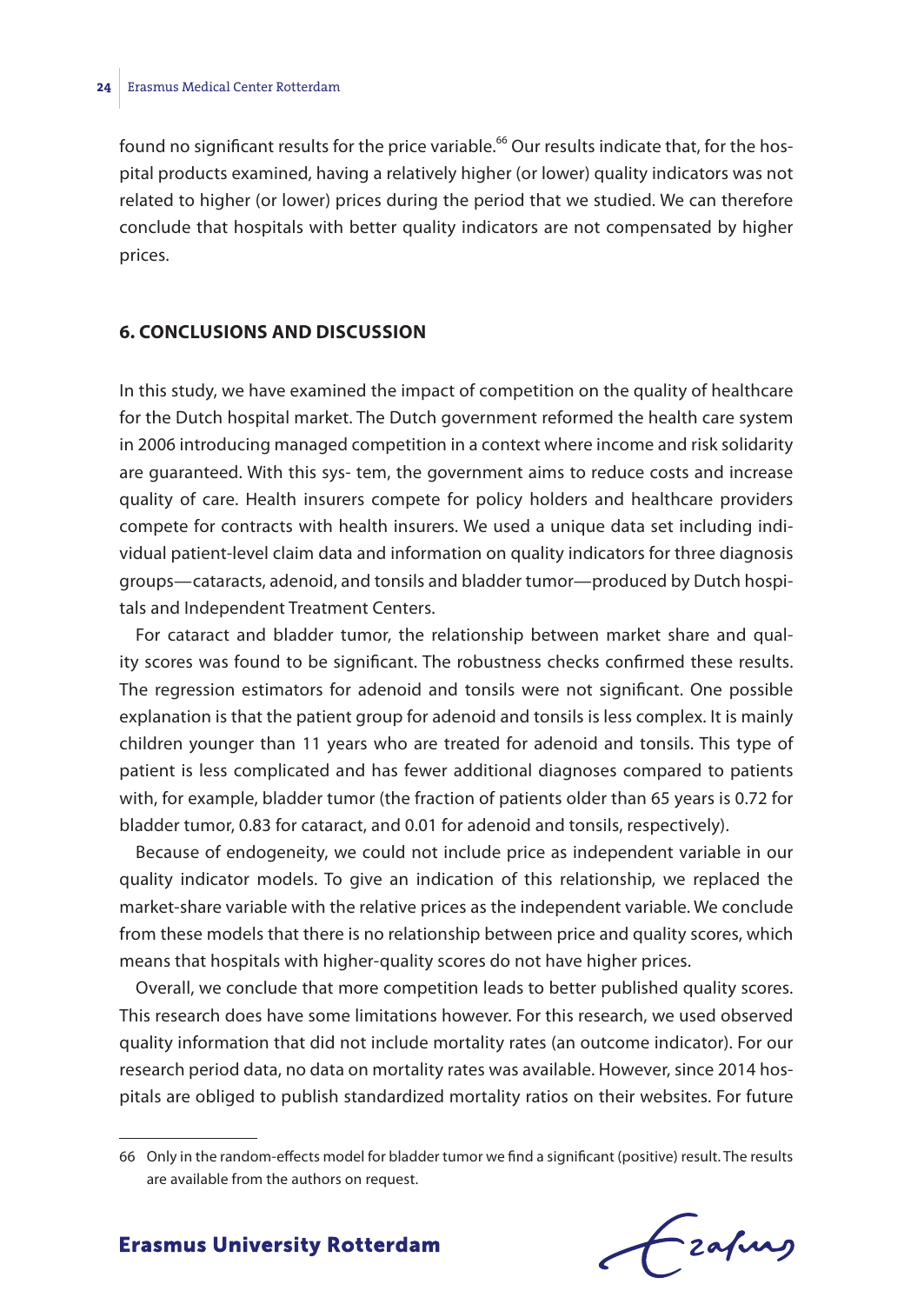research, it would be interesting to examine the relationship between mortality rates and competition within the Dutch hospital market.

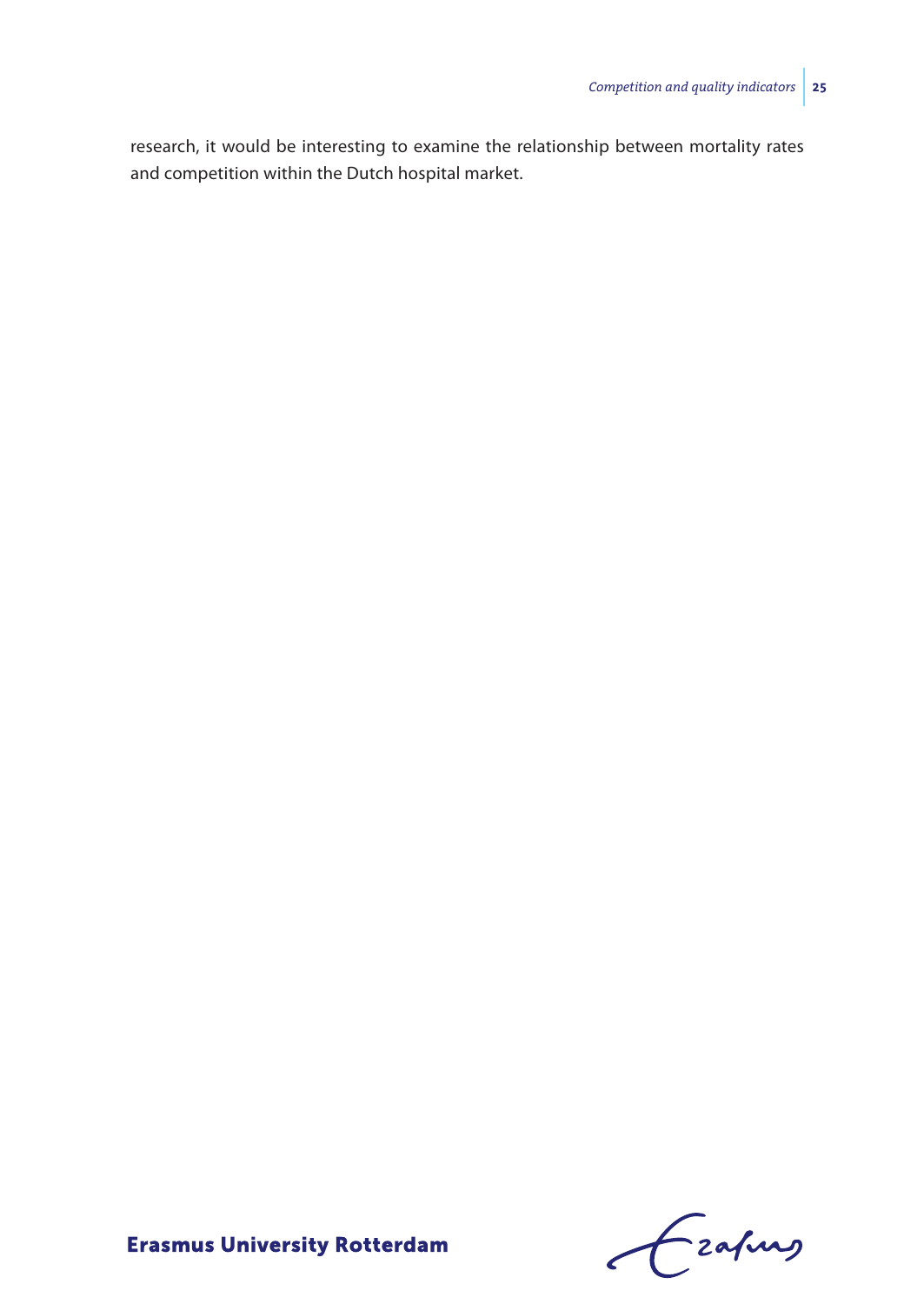#### **REFERENCES**

- 1. Beukers, P.D., Kemp, R.G., Varkevisser, M.: Patient hospital choice for hip replacement: empirical evidence from the Netherlands. Eur. J. Health Econ. 15(9), 927–936 (2014)
- 2. Bijlsma, M.J., Koning, P.W., Shestalova, V.: The effect of competition on process and outcome quality of hospital care in the Netherlands. De Economist 161(2), 121–155 (2013)
- 3. Boonen, L.H., Schut, F.T., et al.: Preferred providers and thecredible commitment problem in health insurance: first experi- ences with the implementation of managed competition in the Dutch health care system. Health Econ. Policy Law 6(2), 219 (2010)
- 4. Botje, D., Klazinga, N.S., Wagner, C.: To what degree is the governance of Dutch hospitals orientated towards quality in care? Does this really affect performance? Health Policy 113(1), 134–141 (2013)
- 5. Brekke, K.R., Siciliani, L., Straume, O.R.: Hospital competition and quality with regulated prices. Scand. J. Econ. 113(2), 444–469 (2011)
- 6. Cooper, Z., Gibbons, S., Jones, S., McGuire, A.: Does hospital competition save lives? Evidence from the English NHS patient choice reforms. Econ. J. 121(554), F228–F260 (2011)
- 7. Courtemanche, C., Plotzke, M.: Does competition from ambulatory surgical centers affect hospital surgical output? J. Health Econ. 29(5), 765–773 (2010)
- 8. Encinosa, W.E., Bernard, D.M.: Hospital finances and patient safety outcomes. INQUIRY J. Health Care Organ. Provis. Financ. 42(1), 60–72 (2005)
- 9. Escarce, J.J., Jain, A.K., Rogowski, J.: Hospital competition, managed care, and mortality after hospitalization for medical conditions: evidence from three states. Med. Care Res. Rev. 63(6 suppl), 112S–140S (2006)
- 10. Forder, J., Allan, S.: The impact of competition on quality and prices in the English care homes market. J. Health Econ. 34, 73–83 (2014)
- 11. Gaynor, M., Moreno-Serra, R., Propper, C.: Death by market power: reform, competition, and patient outcomes in the National Health Service. Am. Econ. J. Econ. Policy 5(4), 134–166 (2013)
- 12. Gaynor, M., Town, R.J. Competition in health care markets. In: Pauly, M.V., McGuire, T.G., Barros, P.P. (eds.). Handbook of Health Economics, Volume 2 of Handbook of Health Economics, Chapter 9, pp. 499–637. Elsevier, Amsterdam (2011)
- 13. Gowrisankaran, G., Town, R.J.: Estimating the quality of care in hospitals using instrumental variables. J. Health Econ 18(6), 747–767 (1999)
- 14. Gowrisankaran, G., Town, R.J. Competition, payers, and hospital quality. Health Serv. Res. 38(6p1), 1403–1422 (2003)
- 15. Heijink, R., Mosca, I., Westert, G.: Effects of regulated competition on key outcomes of care: cataract surgeries in the Nether- lands. Health Policy 113(1), 142–150 (2013)
- 16. Kessler, D.P., McClellan, M.B.: Is hospital competition socially wasteful? Q. J. Econ. 115(2), 577–615 (2000)
- 17. Krabbe-Alkemade, Y., Groot, T., and Lindeboom, M.: Competition in the Dutch hospital sector: an analysis of health care volume and cost. Eur. J. Health Econ. 1–15 (2016)
- 18. Krabbe-Alkemade, Y.J.F.M.: The Impact of Market Competition and Patient Classification on Dutch Hospital Behavior. Vrije Universiteit Amsterdam (2014)
- 19. Lyon, T.P.: Quality competition, insurance, and consumer choice in health care markets. J. Econ. Manag. Str. 8(4), 546–580 (1999)
- 20. MacKinnon, J.G., White, H.: Some heteroskedasticity-consistent covariance matrix estimators with improved finite sample properties. J. Econom. 29(3), 305–325 (1985)

Czafing